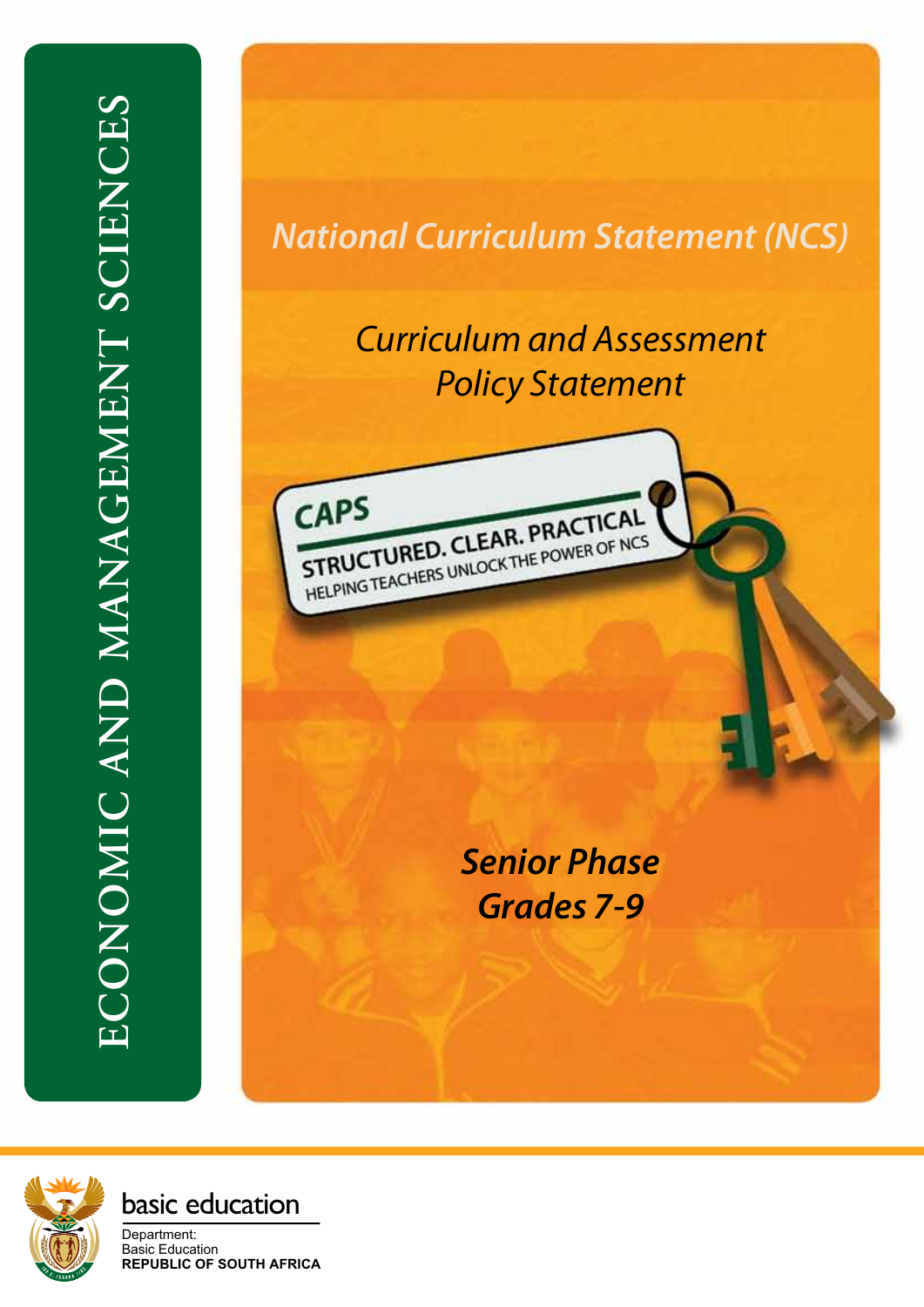

# basic education

Department: **Basic Education REPUBLIC OF SOUTH AFRICA** 

# **Curriculum and Assessment Policy Statement GRADES 7-9**

# **ECONOMIC AND MANAGEMENT SCIENCES**

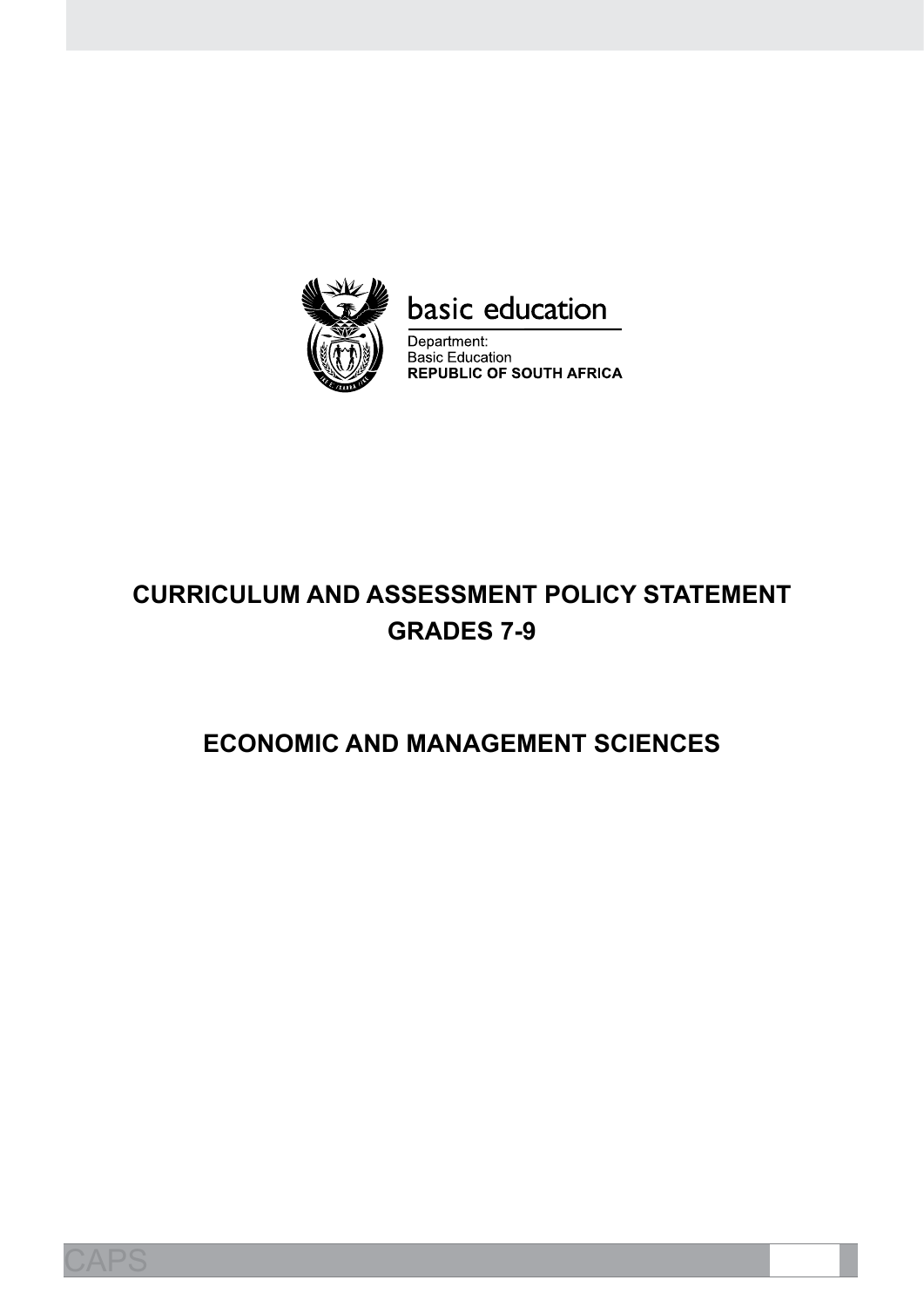#### **DISCLAIMER**

In view of the stringent time requirements encountered by the Department of Basic Education to effect the necessary editorial changes and layout to the Curriculum and Assessment Policy Statements and the supplementary policy documents, possible errors may occur in the said documents placed on the official departmental websites.

There may also be vernacular inconsistencies in the language documents at Home-, First and Second Additional Language levels which have been translated in the various African Languages. Please note that the content of the documents translated and versioned in the African Languages are correct as they are based on the English generic language documents at all three language levels to be implemented in all four school phases.

If any editorial, layout or vernacular inconsistencies are detected, the user is kindly requested to bring this to the attention of the Department of Basic Education.

E-mail: capslangcomments@dbe.gov.za or fax (012) 328 9828

#### **Department of Basic Education**

222 Struben Street Private Bag X895 Pretoria 0001 South Africa Tel: +27 12 357 3000 Fax: +27 12 323 0601

120 Plein Street Private Bag X9023 Cape Town 8000 South Africa Tel: +27 21 465 1701 Fax: +27 21 461 8110 Website: http://www.education.gov.za

#### **© 2011 Department of Basic Education**

#### **Isbn: 978-1-4315-0530-2**

Design and Layout by: Ndabase Printing Solution Printed by: Government Printing Works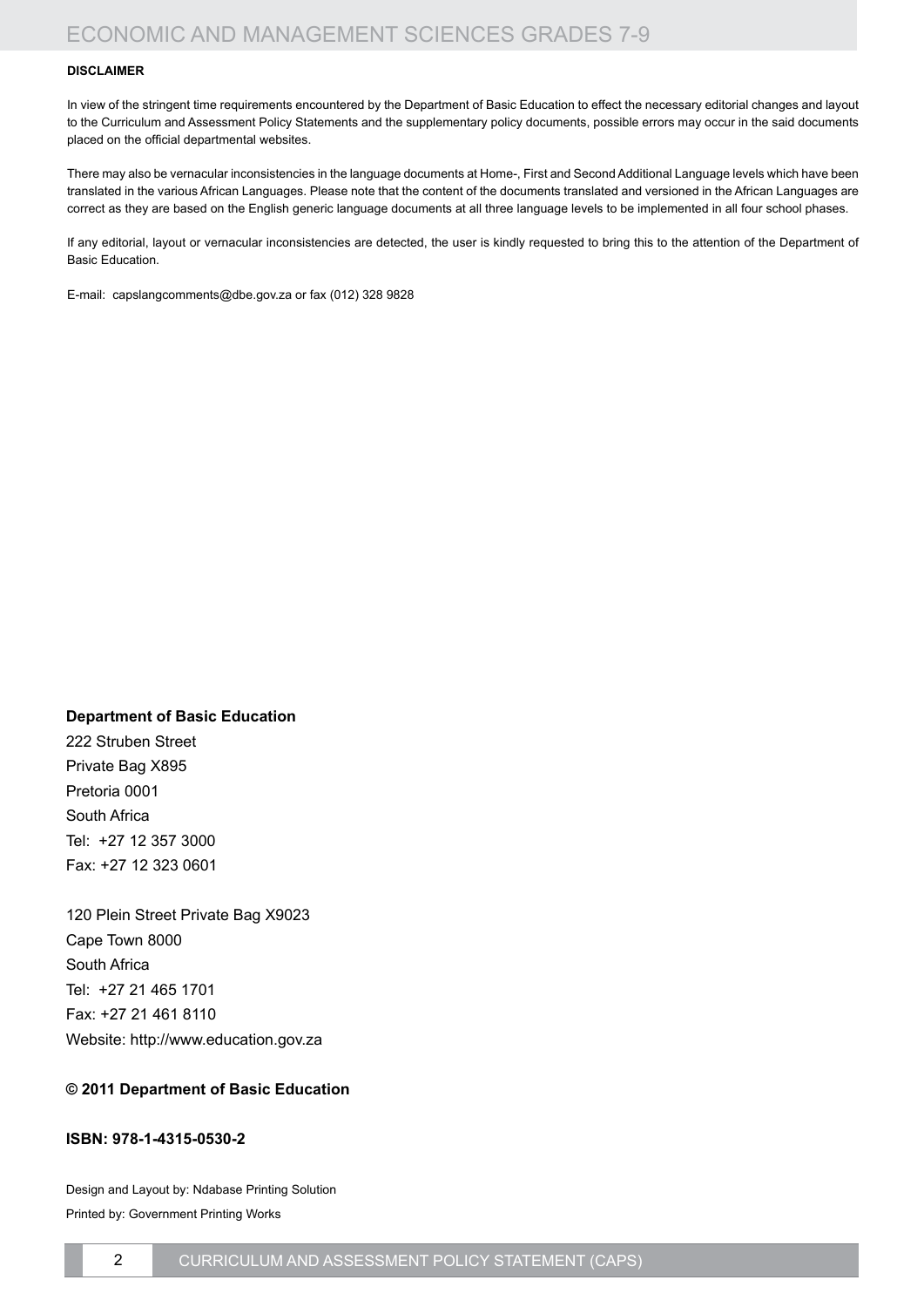# FOREWORD by the minister



Our national curriculum is the culmination of our efforts over a period of seventeen years to transform the curriculum bequeathed to us by apartheid. From the start of democracy we have built our curriculum on the values that inspired our Constitution (Act 108 of 1996). The Preamble to the Constitution states that the aims of the Constitution are to:

- heal the divisions of the past and establish a society based on democratic values, social justice and fundamental human rights;
- improve the quality of life of all citizens and free the potential of each person;
	- lay the foundations for a democratic and open society in which government is based on the will of the people and every citizen is equally protected by law; and
- build a united and democratic South Africa able to take its rightful place as a sovereign state in the family of nations.

Education and the curriculum have an important role to play in realising these aims.

In 1997 we introduced outcomes-based education to overcome the curricular divisions of the past, but the experience of implementation prompted a review in 2000. This led to the first curriculum revision: the *Revised National Curriculum Statement Grades R-9* and the *National Curriculum Statement Grades 10-12* (2002).

Ongoing implementation challenges resulted in another review in 2009 and we revised the *Revised National Curriculum Statement* (2002) and the *National Curriculum Statement Grades 10-12* to produce this document.

From 2012 the two National Curriculum Statements, for *Grades R-9* and *Grades 10-12* respectively, are combined in a single document and will simply be known as the *National Curriculum Statement Grades R-12.* The *National Curriculum Statement for Grades R-12* builds on the previous curriculum but also updates it and aims to provide clearer specification of what is to be taught and learnt on a term-by-term basis.

The *National Curriculum Statement Grades R-12* represents a policy statement for learning and teaching in South African schools and comprises of the following:

- (a) Curriculum and Assessment Policy Statements (CAPS) for all approved subjects listed in this document;
- (b) *National policy pertaining to the programme and promotion requirements of the National Curriculum Statement Grades R-12*; and
- (c) *National Protocol for Assessment Grades R-12.*

expedy

**MRS ANGIE MOTSHEKGA, MP MINISTER OF BASIC EDUCATION**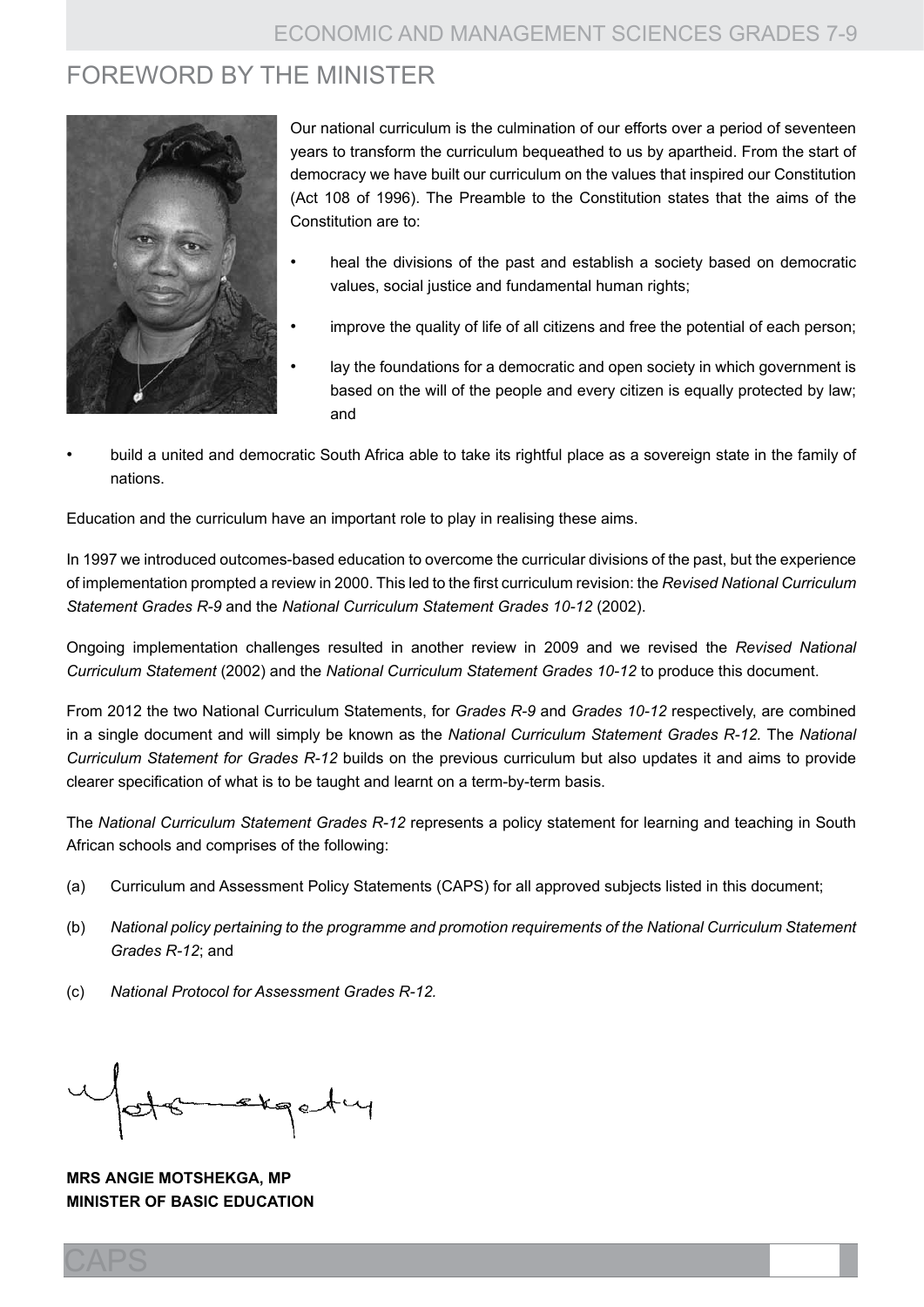CURRICULUM AND ASSESSMENT POLICY STATEMENT (CAPS)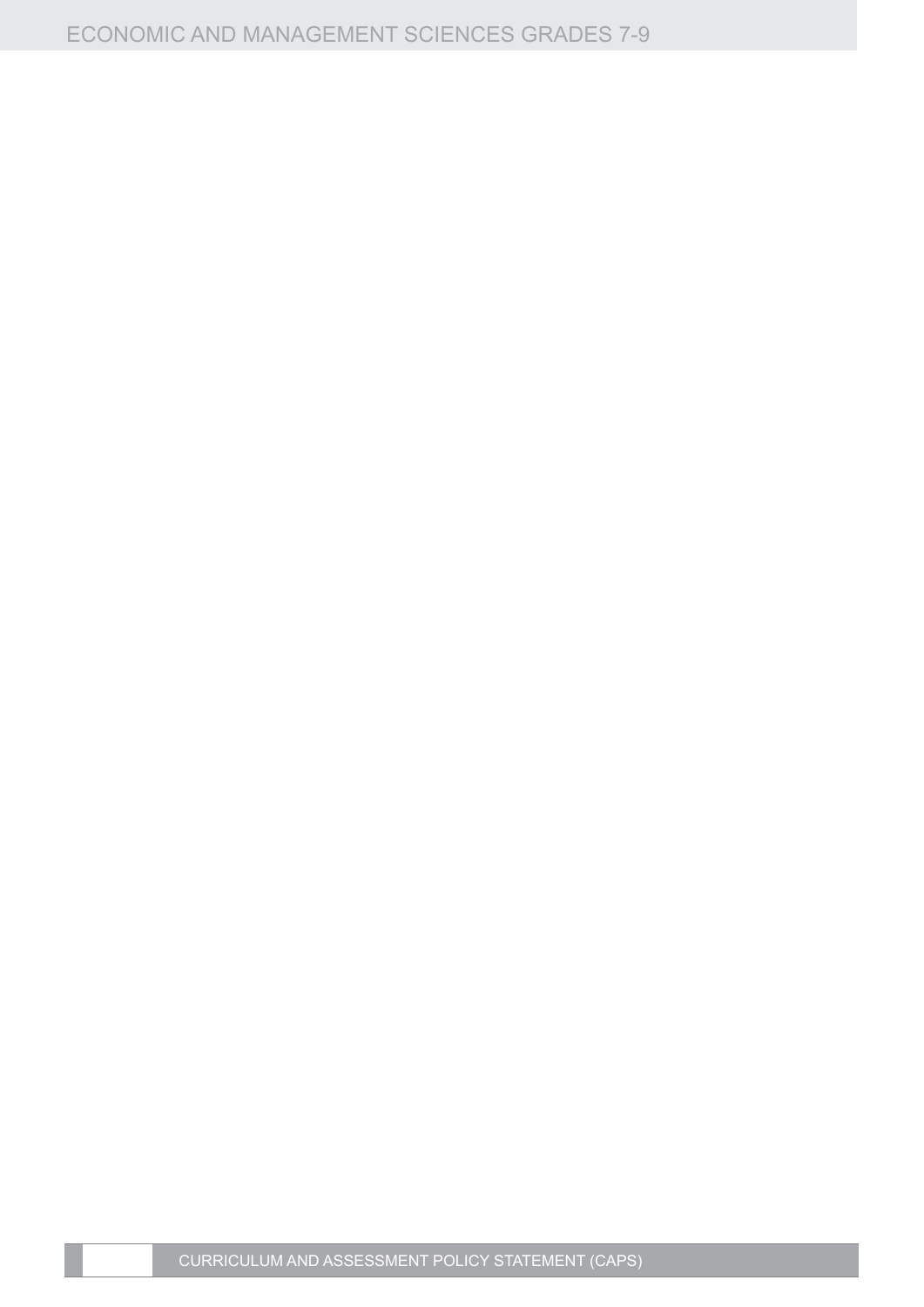# **CONTENTS**

|     | SECTION 1: INTRODUCTION TO THE CURRICULUM AND ASSESSMENT POLICY STATEMENT 3       |  |
|-----|-----------------------------------------------------------------------------------|--|
| 1.1 |                                                                                   |  |
| 1.2 |                                                                                   |  |
| 1.3 |                                                                                   |  |
| 1.4 |                                                                                   |  |
|     |                                                                                   |  |
|     |                                                                                   |  |
|     |                                                                                   |  |
|     |                                                                                   |  |
|     |                                                                                   |  |
| 2.1 |                                                                                   |  |
| 2.2 |                                                                                   |  |
| 2.3 |                                                                                   |  |
| 2.4 | Teaching and learning materials required for Economic and Management Sciences  10 |  |
|     |                                                                                   |  |
| 3.1 |                                                                                   |  |
| 3.2 |                                                                                   |  |
|     |                                                                                   |  |
|     |                                                                                   |  |
|     |                                                                                   |  |
|     |                                                                                   |  |
|     |                                                                                   |  |
|     |                                                                                   |  |
|     |                                                                                   |  |
|     |                                                                                   |  |
|     |                                                                                   |  |
|     |                                                                                   |  |
|     |                                                                                   |  |
|     |                                                                                   |  |

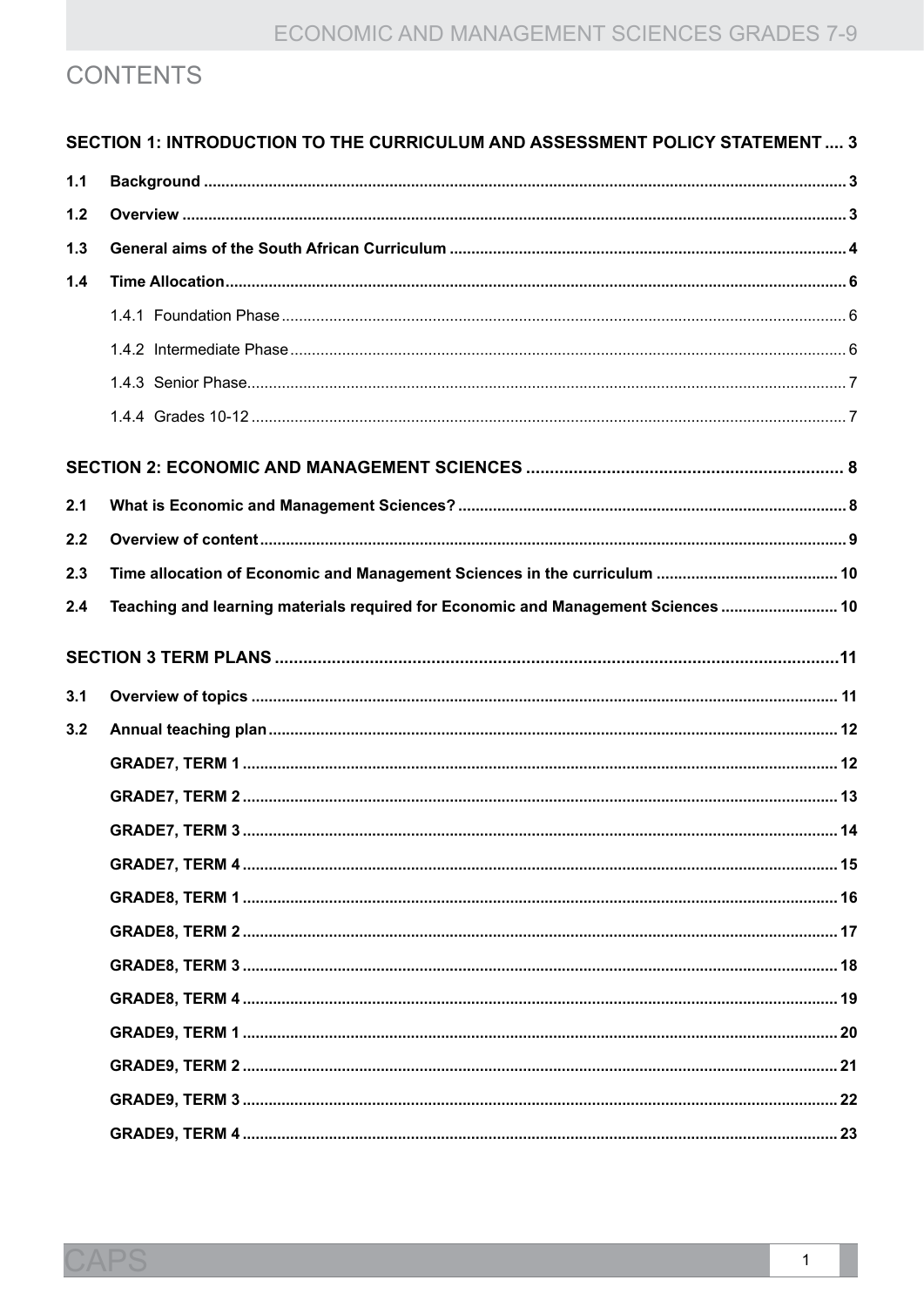| 4.2 |  |
|-----|--|
|     |  |
|     |  |
|     |  |
| 4.4 |  |
| 4.5 |  |
| 4.6 |  |
|     |  |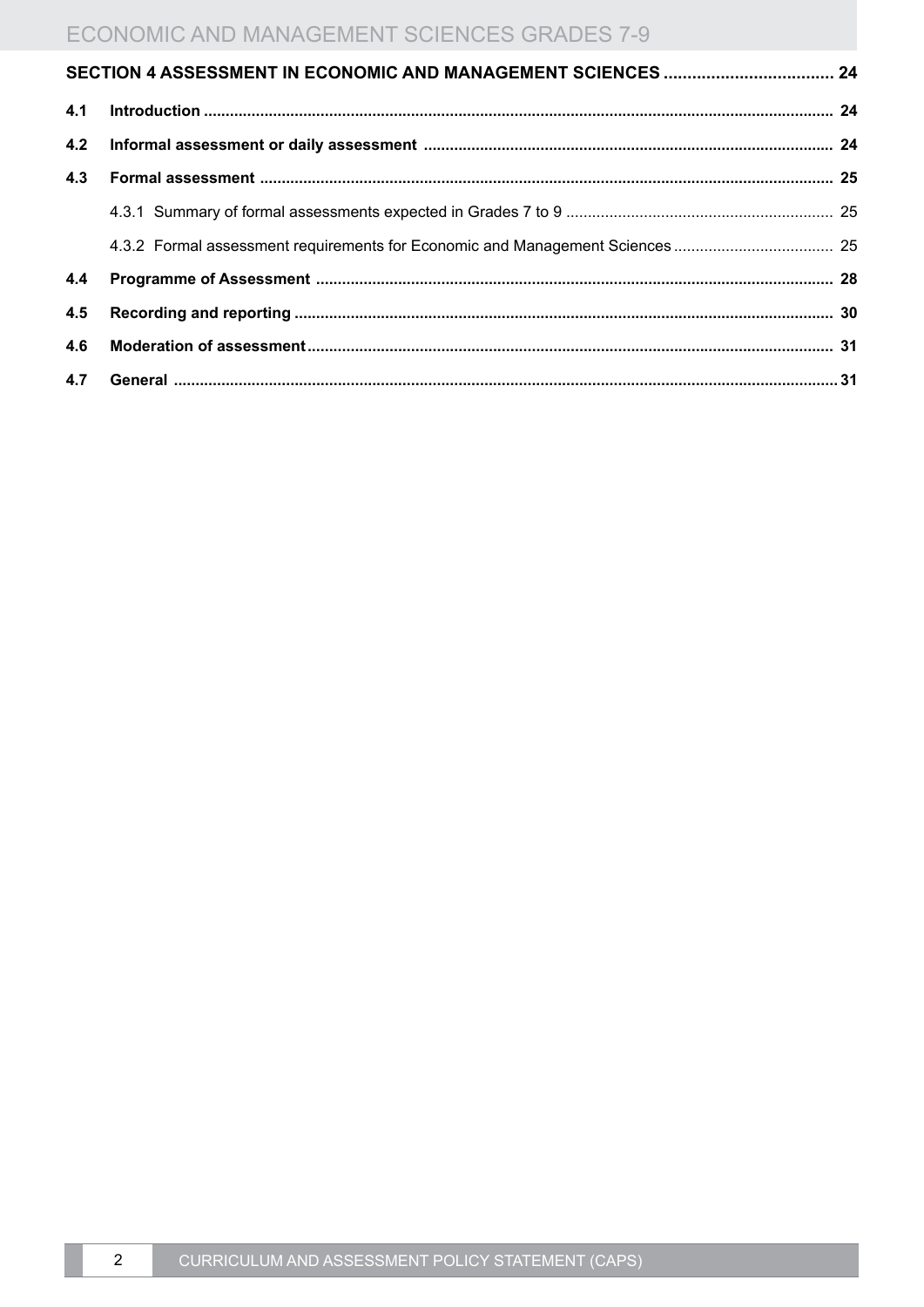# SECTION 1: INTRODUCTION TO THE CURRICULUM AND Assessment Policy Statement

### **1.1 Background**

The *National Curriculum Statement Grades R-12 (NCS)* stipulates policy on curriculum and assessment in the schooling sector.

To improve implementation, the National Curriculum Statement was amended, with the amendments coming into effect in January 2012. A single comprehensive Curriculum and Assessment Policy document was developed for each subject to replace Subject Statements, Learning Programme Guidelines and Subject Assessment Guidelines in Grades R-12.

### **1.2 Overview**

- (a) The *National Curriculum Statement Grades R-12 (January 2012)* represents a policy statement for learning and teaching in South African schools and comprises the following:
	- *(i) Curriculum and Assessment Policy Statements for each approved school subject;*
	- *(ii) The policy document, National policy pertaining to the programme and promotion requirements of the National Curriculum Statement Grades R-12; and*
	- *(iii) The policy document, National Protocol for Assessment Grades R-12 (January 2012).*
- (b) The *National Curriculum Statement Grades R-12 (January 2012)* replaces the two current national curricula statements, namely the
	- *(i) Revised National Curriculum Statement Grades R-9, Government Gazette No. 23406 of 31 May 2002, and*
	- *(ii) National Curriculum Statement Grades 10-12 Government Gazettes, No. 25545 of 6 October 2003 and No. 27594 of 17 May 2005.*
- (c) The national curriculum statements contemplated in subparagraphs b(i) and (ii) comprise the following policy documents which will be incrementally repealed by the *National Curriculum Statement Grades R-12 (January 2012)* during the period 2012-2014:
	- *(i) The Learning Area/Subject Statements, Learning Programme Guidelines and Subject Assessment Guidelines for Grades R-9 and Grades 10-12;*
	- *(ii) The policy document, National Policy on assessment and qualifications for schools in the General Education and Training Band, promulgated in Government Notice No. 124 in Government Gazette No. 29626 of 12 February 2007;*
	- *(iii) The policy document, the National Senior Certificate: A qualification at Level 4 on the National Qualifications Framework (NQF), promulgated in Government Gazette No.27819 of 20 July 2005;*

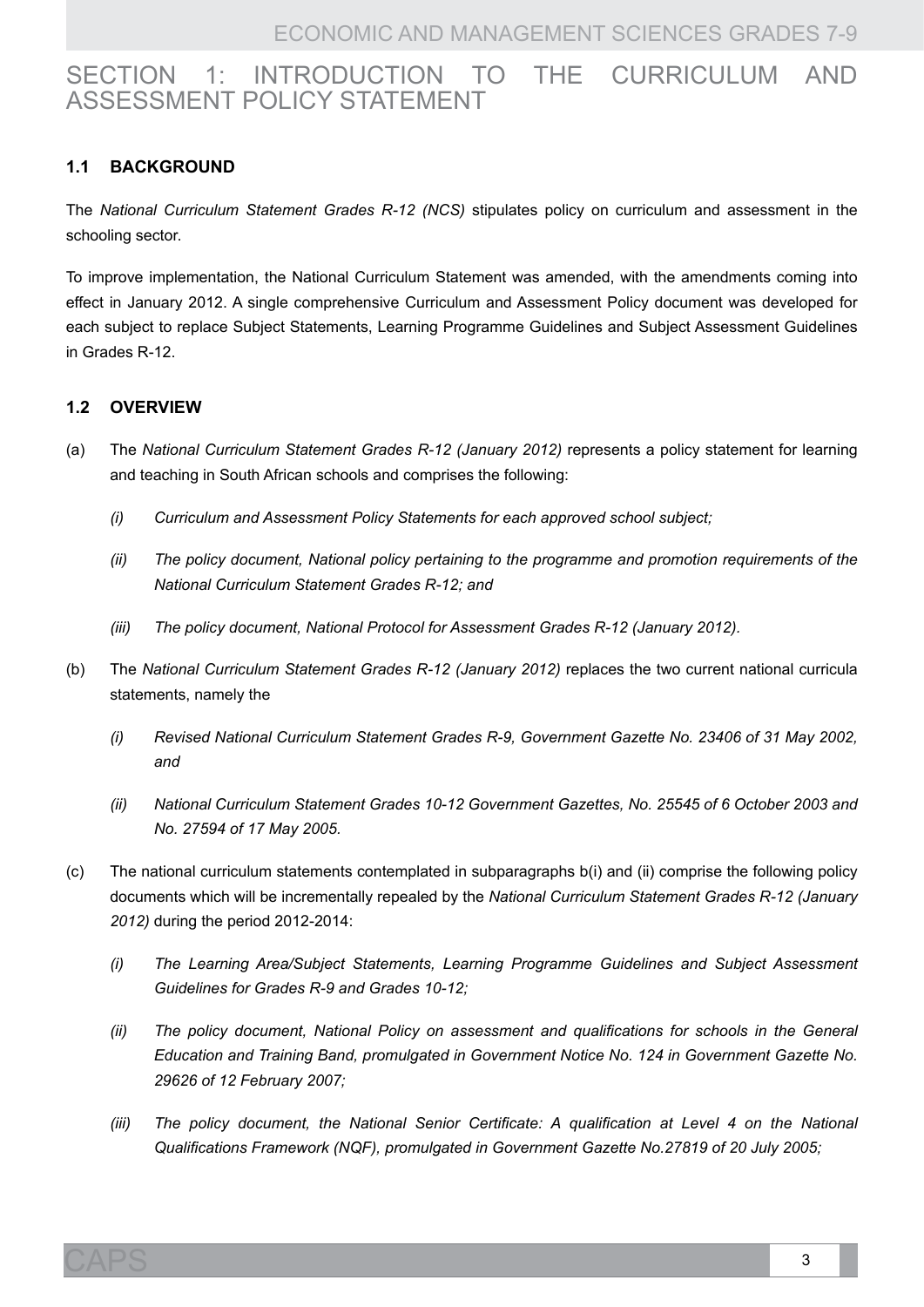- *(iv) The policy document, An addendum to the policy document, the National Senior Certificate: A qualification at Level 4 on the National Qualifications Framework (NQF), regarding learners with special needs, published in Government Gazette, No.29466 of 11 December 2006, is incorporated in the policy*  document. National policy pertaining to the programme and promotion requirements of the National *Curriculum Statement Grades R-12; and*
- *(v) The policy document, An addendum to the policy document, the National Senior Certificate: A qualification at Level 4 on the National Qualifications Framework (NQF), regarding the National Protocol for Assessment (Grades R-12), promulgated in Government Notice No.1267 in Government Gazette No. 29467 of 11 December 2006.*
- (d) The policy document, *National policy pertaining to the programme and promotion requirements of the National Curriculum Statement Grades R-12*, and the sections on the Curriculum and Assessment Policy as contemplated in Chapters 2, 3 and 4 of this document constitute the norms and standards of the *National Curriculum Statement Grades R-12.* It will therefore, in terms of *section 6A* of the *South African Schools Act, 1996 (Act No. 84 of 1996,)* form the basis for the Minister of Basic Education to determine minimum outcomes and standards, as well as the processes and procedures for the assessment of learner achievement to be applicable to public and independent schools.

## **1.3 General aims of the South African Curriculum**

- (a) The *National Curriculum Statement Grades R-12* gives expression to the knowledge, skills and values worth learning in South African schools. This curriculum aims to ensure that children acquire and apply knowledge and skills in ways that are meaningful to their own lives. In this regard, the curriculum promotes knowledge in local contexts, while being sensitive to global imperatives.
- (b) The National Curriculum Statement Grades R-12 serves the purposes of:
	- equipping learners, irrespective of their socio-economic background, race, gender, physical ability or intellectual ability, with the knowledge, skills and values necessary for self-fulfilment, and meaningful participation in society as citizens of a free country;
	- providing access to higher education;
	- facilitating the transition of learners from education institutions to the workplace; and
	- providing employers with a sufficient profile of a learner's competences.
- (c) The National Curriculum Statement Grades R-12 is based on the following principles:
	- Social transformation: ensuring that the educational imbalances of the past are redressed, and that equal educational opportunities are provided for all sections of the population;
	- Active and critical learning: encouraging an active and critical approach to learning, rather than rote and uncritical learning of given truths;
	- High knowledge and high skills: the minimum standards of knowledge and skills to be achieved at each grade are specified and set high, achievable standards in all subjects;
	- Progression: content and context of each grade shows progression from simple to complex;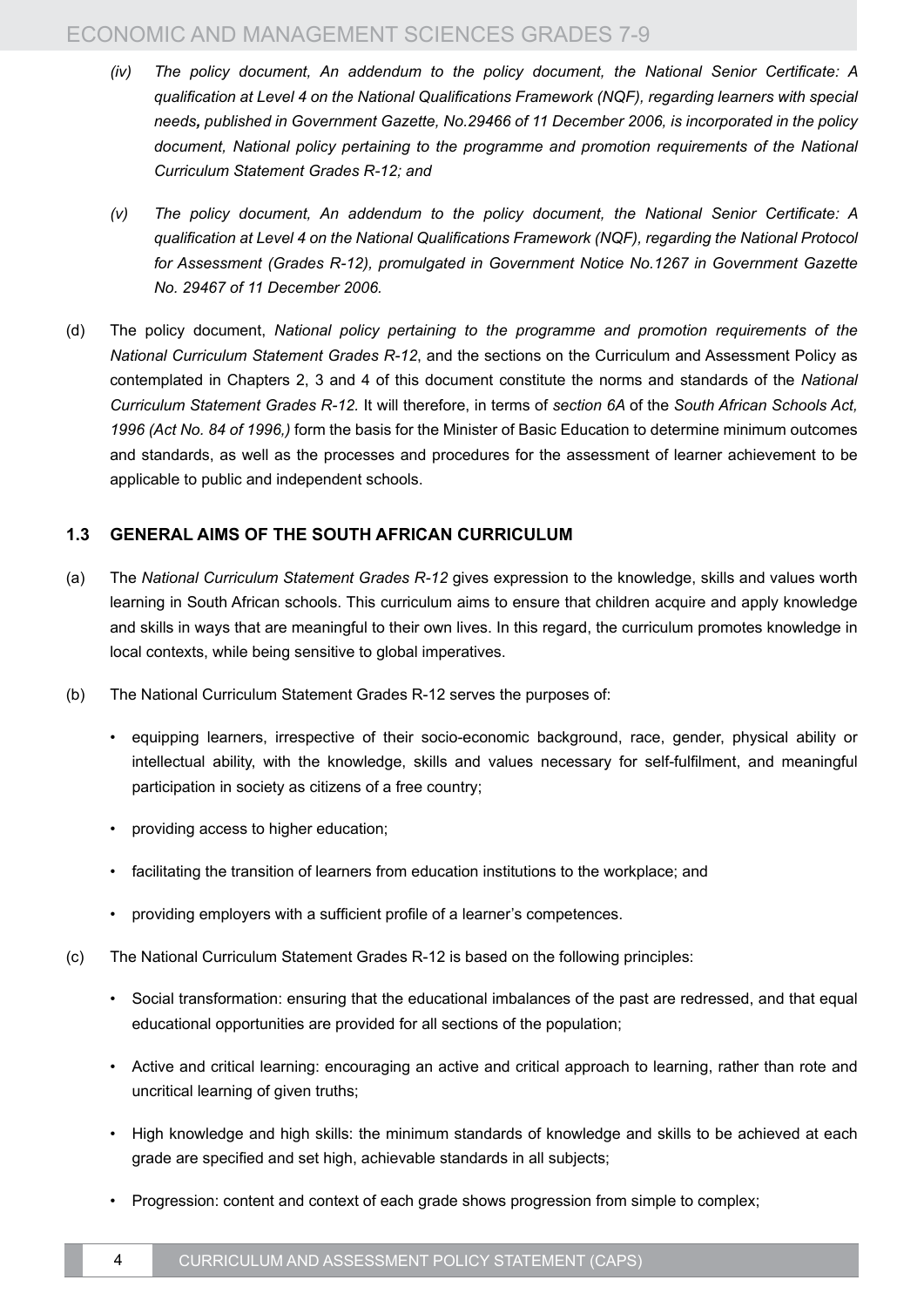- Human rights, inclusivity, environmental and social justice: infusing the principles and practices of social and environmental justice and human rights as defined in the Constitution of the Republic of South Africa. The National Curriculum Statement Grades R-12 is sensitive to issues of diversity such as poverty, inequality, race, gender, language, age, disability and other factors;
- Valuing indigenous knowledge systems: acknowledging the rich history and heritage of this country as important contributors to nurturing the values contained in the Constitution; and
- Credibility, quality and efficiency: providing an education that is comparable in quality, breadth and depth to those of other countries.
- (d) The National Curriculum Statement Grades R-12 aims to produce learners that are able to:
	- identify and solve problems and make decisions using critical and creative thinking;
	- work effectively as individuals and with others as members of a team;
	- organise and manage themselves and their activities responsibly and effectively;
	- collect, analyse, organise and critically evaluate information;
	- communicate effectively using visual, symbolic and/or language skills in various modes;
	- use science and technology effectively and critically showing responsibility towards the environment and the health of others; and
	- demonstrate an understanding of the world as a set of related systems by recognising that problem solving contexts do not exist in isolation.
- (e) Inclusivity should become a central part of the organisation, planning and teaching at each school. This can only happen if all teachers have a sound understanding of how to recognise and address barriers to learning, and how to plan for diversity.

The key to managing inclusivity is ensuring that barriers are identified and addressed by all the relevant support structures within the school community, including teachers, District-Based Support Teams, Institutional-Level Support Teams, parents and Special Schools as Resource Centres. To address barriers in the classroom, teachers should use various curriculum differentiation strategies such as those included in the Department of Basic Education's *Guidelines for Inclusive Teaching and Learning* (2010).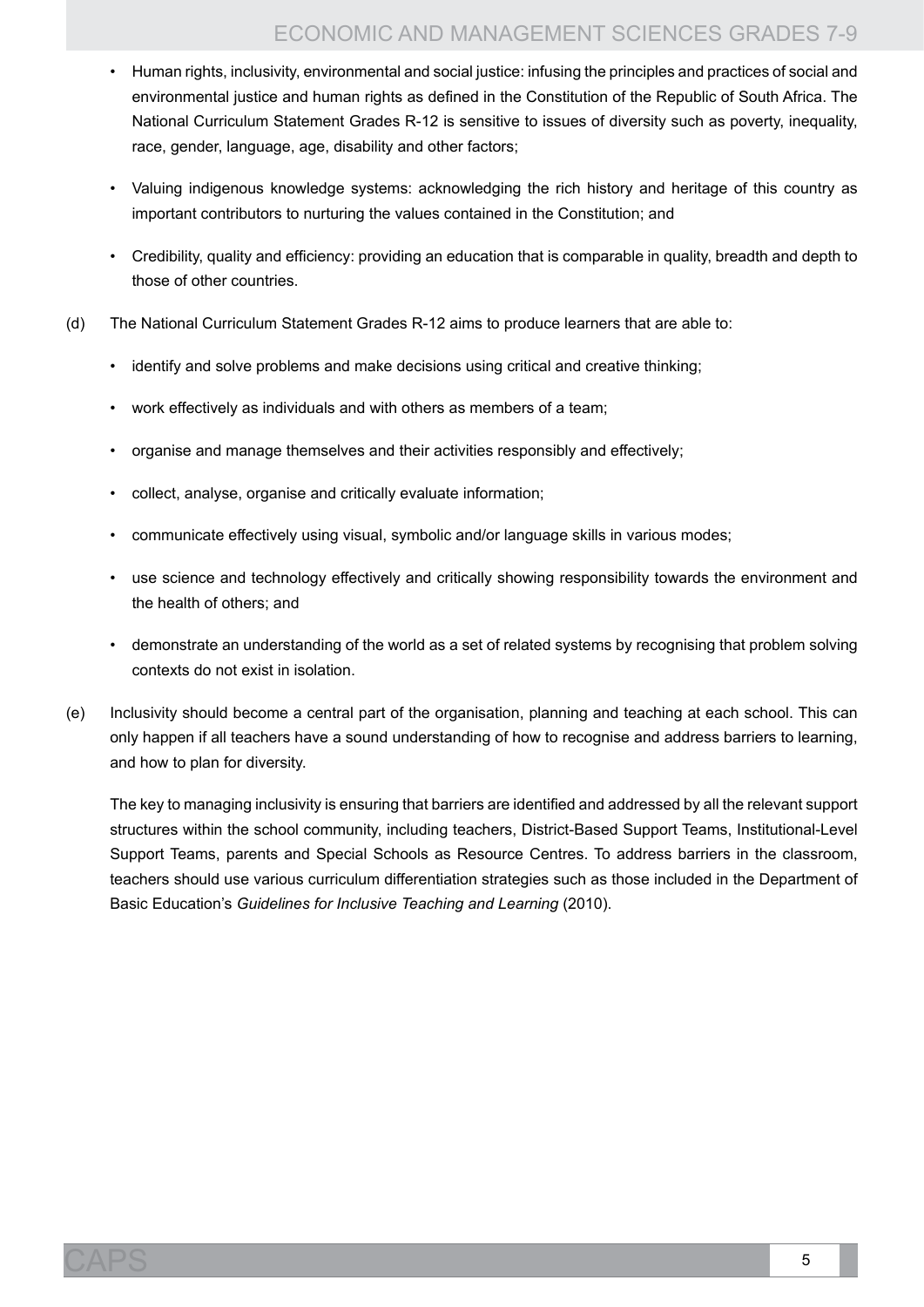### **1.4 Time Allocation**

### **1.4.1 Foundation Phase**

(a) The instructional time in the Foundation Phase is as follows:

| <b>SUBJECT</b>                   | <b>GRADE R</b><br>(HOURS) | <b>GRADES 1-2</b><br>(HOURS) | <b>GRADE 3</b><br>(HOURS) |
|----------------------------------|---------------------------|------------------------------|---------------------------|
| Home Language                    | 10                        | 8/7                          | 8/7                       |
| <b>First Additional Language</b> |                           | 2/3                          | 3/4                       |
| <b>Mathematics</b>               | 7                         | 7                            | 7                         |
| Life Skills                      | 6                         | 6                            | 7                         |
| • Beginning Knowledge            | (1)                       | (1)                          | (2)                       |
| • Creative Arts                  | (2)                       | (2)                          | (2)                       |
| • Physical Education             | (2)                       | (2)                          | (2)                       |
| • Personal and Social Well-being | (1)                       | (1)                          | (1)                       |
| <b>TOTAL</b>                     | 23                        | 23                           | 25                        |

- (b) Instructional time for Grades R, 1 and 2 is 23 hours and for Grade 3 is 25 hours.
- (c) Ten hours are allocated for languages in Grades R-2 and 11 hours in Grade 3. A maximum of 8 hours and a minimum of 7 hours are allocated for Home Language and a minimum of 2 hours and a maximum of 3 hours for Additional Language in Grades 1-2. In Grade 3 a maximum of 8 hours and a minimum of 7 hours are allocated for Home Language and a minimum of 3 hours and a maximum of 4 hours for First Additional Language.
- (d) In Life Skills Beginning Knowledge is allocated 1 hour in Grades  $R 2$  and 2 hours as indicated by the hours in brackets for Grade 3.

#### **1.4.2 Intermediate Phase**

(a) The instructional time in the Intermediate Phase is as follows:

| <b>SUBJECT</b>                                                                                     | <b>HOURS</b>            |
|----------------------------------------------------------------------------------------------------|-------------------------|
| Home Language                                                                                      | 6                       |
| <b>First Additional Language</b>                                                                   | 5                       |
| <b>Mathematics</b>                                                                                 | 6                       |
| Natural Sciences and Technology                                                                    | 3, 5                    |
| Social Sciences                                                                                    | 3                       |
| Life Skills                                                                                        | 4                       |
| <b>Creative Arts</b><br>٠<br><b>Physical Education</b><br>٠<br>Personal and Social Well-being<br>٠ | (1, 5)<br>(1)<br>(1, 5) |
| <b>TOTAL</b>                                                                                       | 27, 5                   |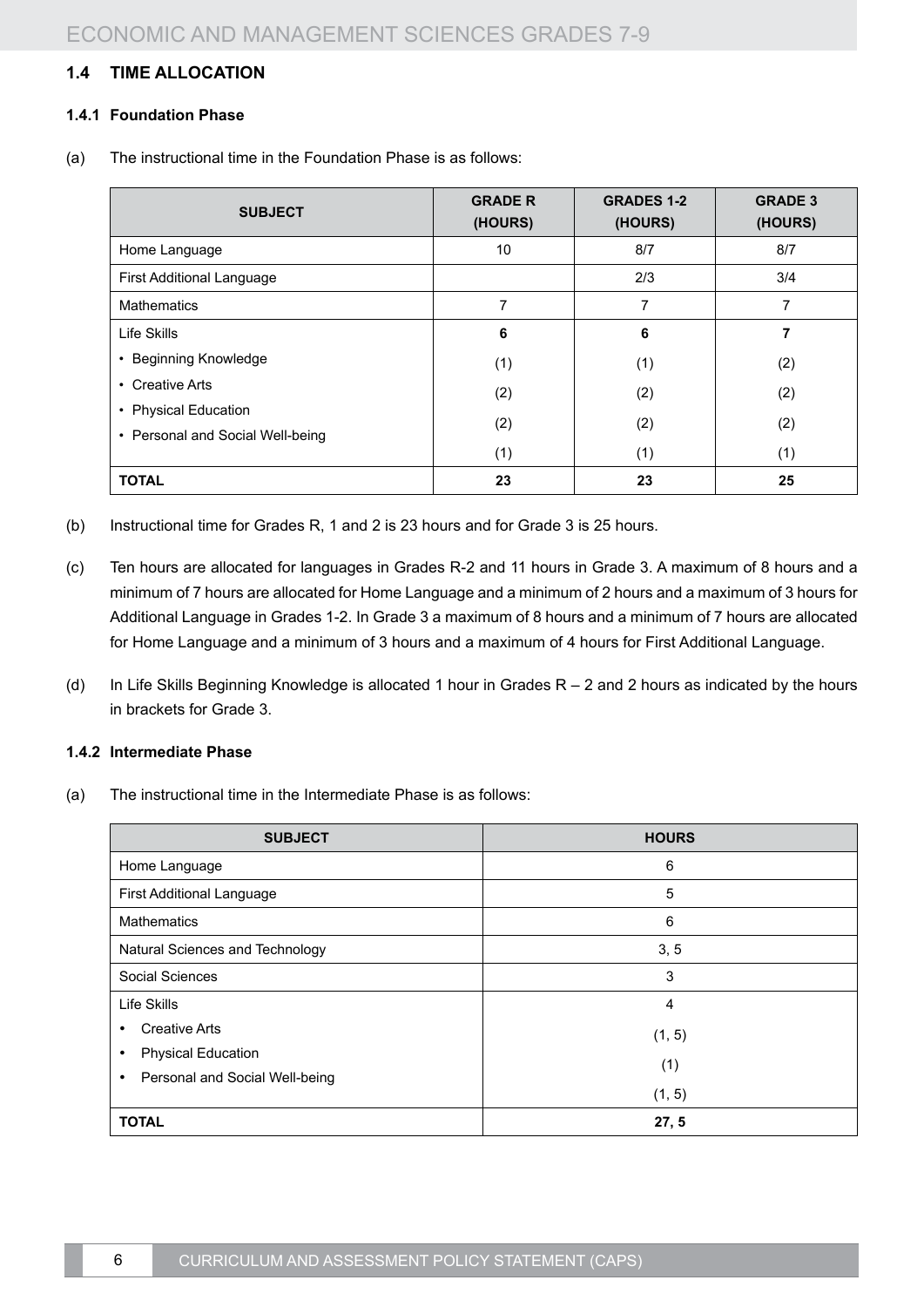#### **1.4.3 Senior Phase**

(a) The instructional time in the Senior Phase is as follows:

| <b>SUBJECT</b>                      | <b>HOURS</b>   |
|-------------------------------------|----------------|
| Home Language                       | 5              |
| <b>First Additional Language</b>    | 4              |
| <b>Mathematics</b>                  | 4, 5           |
| <b>Natural Sciences</b>             | 3              |
| Social Sciences                     | 3              |
| Technology                          | $\overline{2}$ |
| <b>Economic Management Sciences</b> | 2              |
| Life Orientation                    | 2              |
| <b>Creative Arts</b>                | 2              |
| <b>TOTAL</b>                        | 27, 5          |

#### **1.4.4 Grades 10-12**

(a) The instructional time in Grades 10-12 is as follows:

| <b>SUBJECT</b>                                                                                                                                                                                                                                                                                                              | TIME ALLOCATION PER WEEK (HOURS) |
|-----------------------------------------------------------------------------------------------------------------------------------------------------------------------------------------------------------------------------------------------------------------------------------------------------------------------------|----------------------------------|
| Home Language                                                                                                                                                                                                                                                                                                               | 4.5                              |
| <b>First Additional Language</b>                                                                                                                                                                                                                                                                                            | 4.5                              |
| <b>Mathematics</b>                                                                                                                                                                                                                                                                                                          | 4.5                              |
| Life Orientation                                                                                                                                                                                                                                                                                                            | 2                                |
| A minimum of any three subjects selected from Group B<br>Annexure B, Tables B1-B8 of the policy document, National policy<br>pertaining to the programme and promotion requirements of<br>the National Curriculum Statement Grades R-12, subject to the<br>provisos stipulated in paragraph 28 of the said policy document. | 12(3x4h)                         |
| <b>TOTAL</b>                                                                                                                                                                                                                                                                                                                | 27, 5                            |

The allocated time per week may be utilised only for the minimum required NCS subjects as specified above, and may not be used for any additional subjects added to the list of minimum subjects. Should a learner wish to offer additional subjects, additional time must be allocated for the offering of these subjects.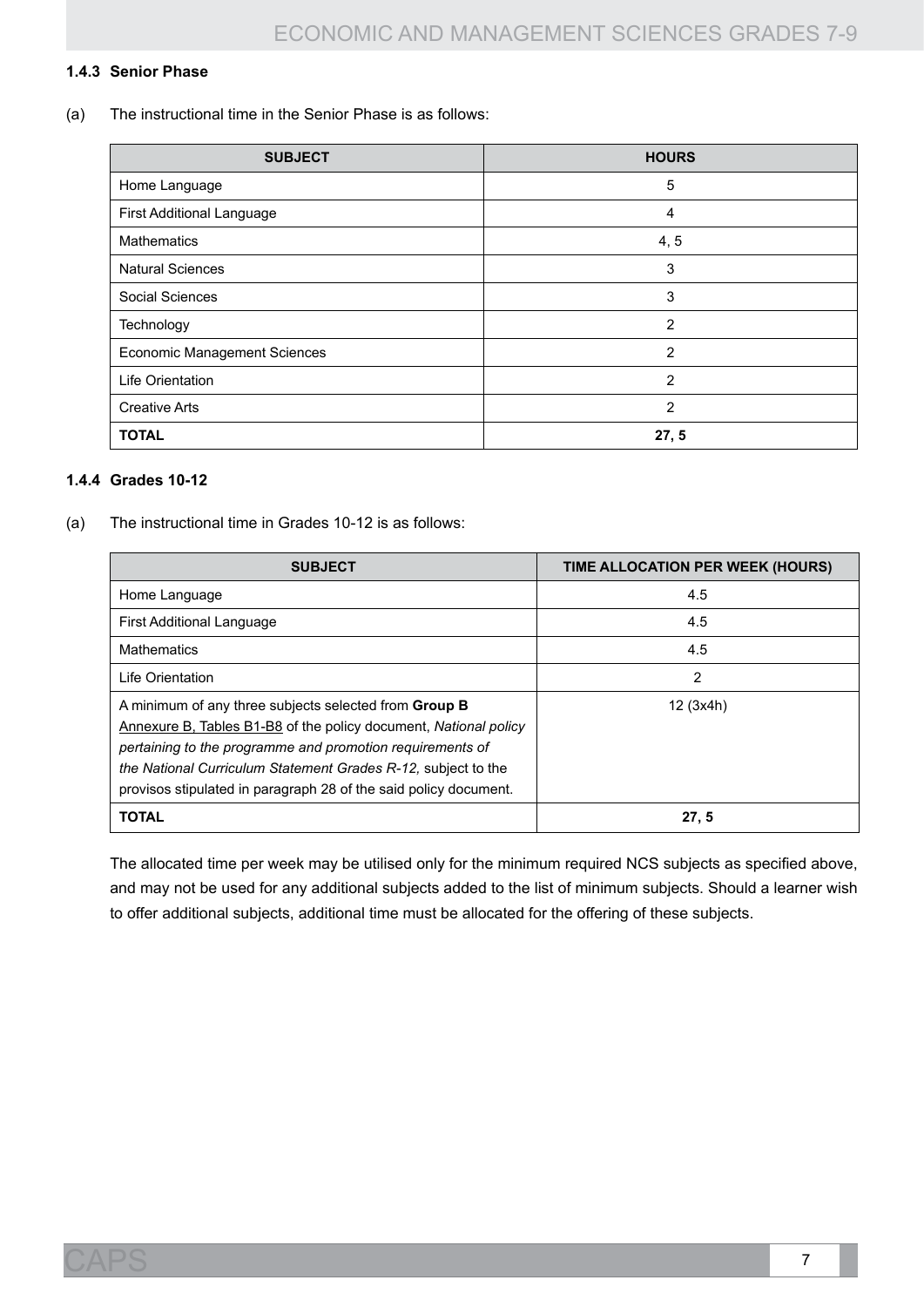### **2.1 What is Economic and Management Sciences?**

The subject Economic and Management Sciences deals with the efficient and effective use of different types of private, public or collective resources to satisfy people's needs and wants. It reflects critically on the impact of resource exploitation on the environment and on people. It also deals with effective management of scarce resources in order to maximise profit.

Economic and Management Sciences is a practical subject that equips learners with real-life skills for personal development and the development of the community. The tasks set should contribute to personal development and should promote the idea of sustainable economic growth and the development of the community.

The table below indicates the main topics in the Economic and Management Sciences curriculum.

#### **Weighting of curriculum and Economic and Management Sciences topics**

| Weighting of the<br>curriculum | <b>Topic</b>                                   |  |
|--------------------------------|------------------------------------------------|--|
| The economy                    | 1. History of money                            |  |
| (weighting of 30%)             | 2. Need and wants                              |  |
|                                | 3. Goods and services                          |  |
|                                | 4. Inequality and poverty                      |  |
|                                | 5. The production process                      |  |
|                                | 6. Government                                  |  |
|                                | 7. The National Budget                         |  |
|                                | 8. Standard of living                          |  |
|                                | 9. Markets                                     |  |
|                                | 10. Economic systems                           |  |
|                                | 11. The circular flow                          |  |
|                                | 12. Price theory                               |  |
|                                | 13. Trade unions                               |  |
| <b>Financial literacy</b>      | 1. Savings                                     |  |
| (weighting of 40%)             | 2. Budgets                                     |  |
|                                | 3. Income and expenditure                      |  |
|                                | 4. Accounting concepts                         |  |
|                                | 5. Accounting cycle                            |  |
|                                | 6. Source documents                            |  |
|                                | 7. Financial management and keeping of records |  |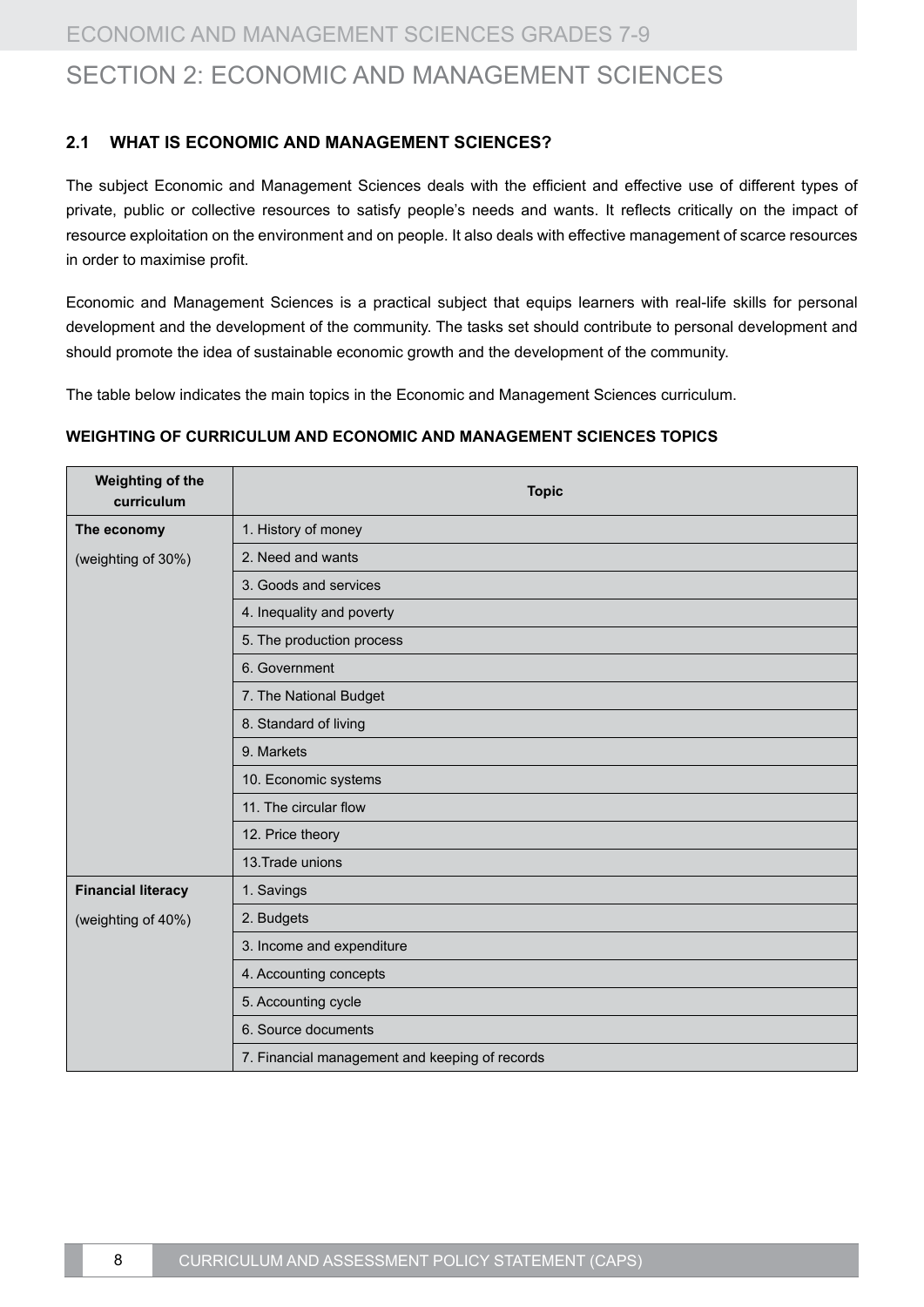| Weighting of the<br>curriculum      | <b>Topic</b>                            |
|-------------------------------------|-----------------------------------------|
| Entrepreneurship                    | 1. Entrepreneurial skills and knowledge |
| 2. Businesses<br>(weighting of 30%) |                                         |
|                                     | 3. Factors of production                |
|                                     | 4. Forms of ownership                   |
| 5. Sectors of the economy           |                                         |
|                                     | 6. Levels and functions of management   |
|                                     | 7. Functions of a business              |
|                                     | 8. Business plan                        |

## **2.2 Overview of content**

An overview of the content of this subject entails the following:

- the needs and wants of different communities in societies;
- the nature, processes and production of goods and services, and business activities within the different sectors;
- financial management, accounting as a tool for management of a business, and record keeping;
- the influence of demand and supply, and pricing;
- the flow of money, goods and services between households, business and government, and the rights and responsibilities of the different role players in the economy;
- the way in which to achieve sustainable growth, reduce poverty and distribute wealth fairly, while still pursuing profitability;
- entrepreneurial skills and knowledge needed to manage self and the environment effectively;
- basic aspects of leadership and management;
- the role of savings in sustainable economic growth and development;
- trade unions and their influence in the economy;
- the importance of using resources sustainably, effectively and efficiently; and
- functioning of both formal and informal businesses.

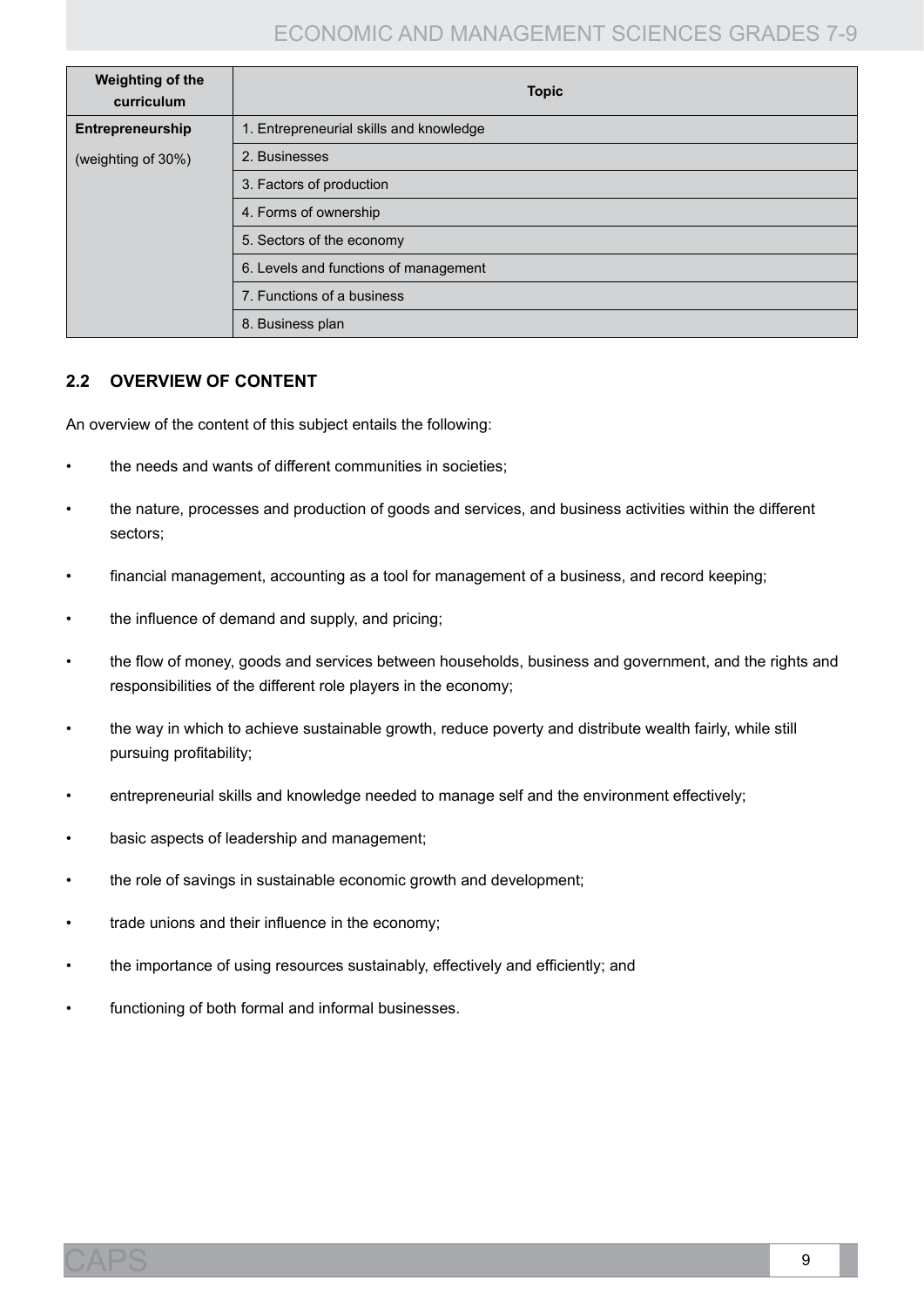### **2.3 Time allocation of Economic and Management Sciences in the curriculum**

The teaching time for Economic and Management Sciences is two hours per week. As this subject involves the development of accounting skills of learners in Grades 8 and 9, one hour per week must be used for financial literacy in terms of the Annual Teaching Plan.

## **2.4 Teaching and learning materials required for Economic and Management Sciences**

- 1. Each learner should have
	- a. a textbook; and
	- b. a calculator.
- 2. Learners in Grades 8 and 9 should each have one Cash Journal exercise book, one General Ledger exercise book and a normal exercise book.
- 3. Grade 7 learners should have a normal exercise book.
- 4. Teachers should have a textbook with a teacher guide.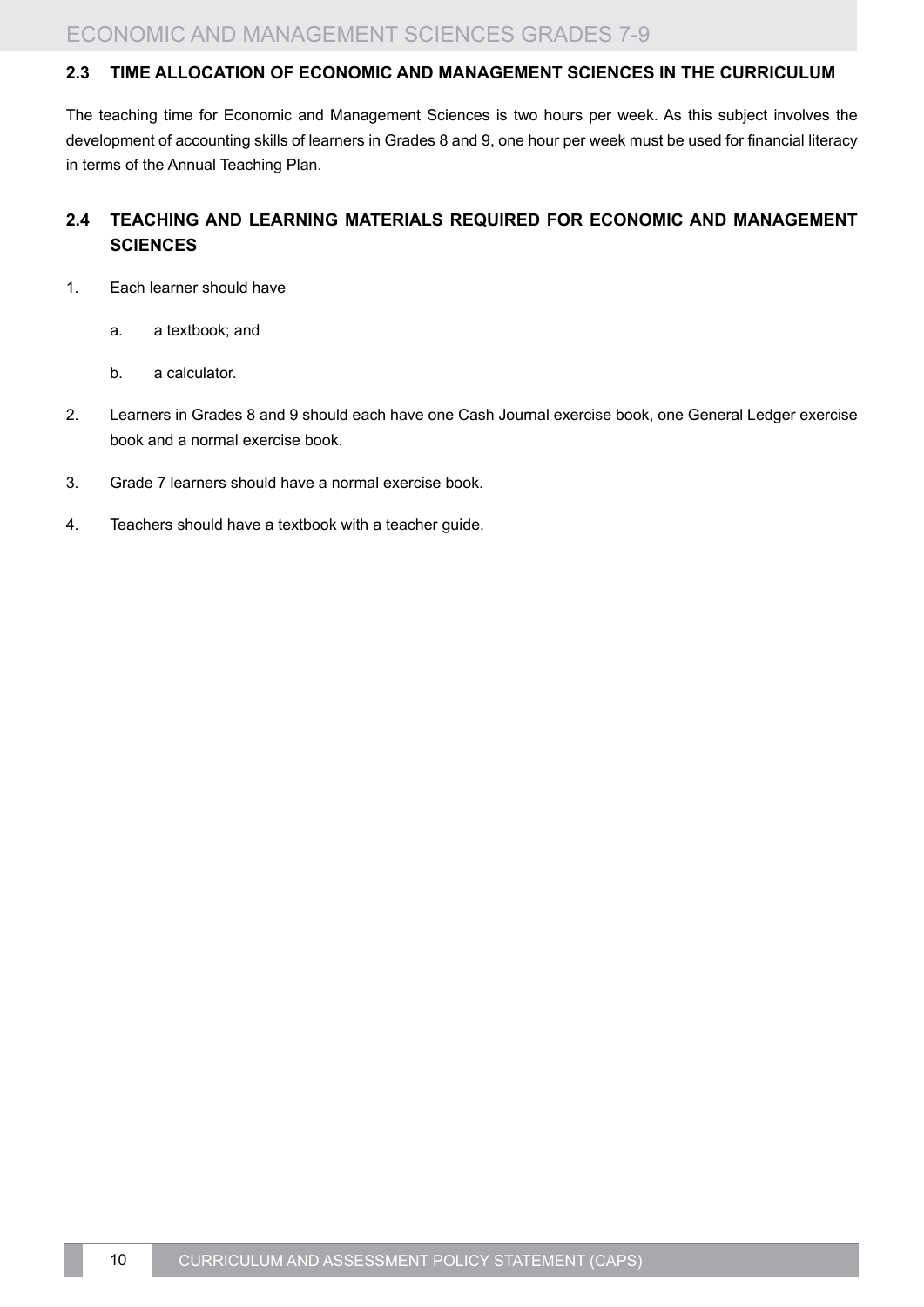# SECTION 3: TERM PLANS

### **3.1 Overview of topics**

| <b>Topic</b>              | Grade | <b>Content</b>                                                                                                                                                                                                                                        |
|---------------------------|-------|-------------------------------------------------------------------------------------------------------------------------------------------------------------------------------------------------------------------------------------------------------|
| The economy               | 7     | History of money; needs and wants; goods and services; the production process; and<br>inequality and poverty                                                                                                                                          |
|                           | 8     | Government; the National Budget; standard of living; and markets                                                                                                                                                                                      |
|                           | 9     | Economic systems; the circular flow; price theory; and trade unions                                                                                                                                                                                   |
| <b>Financial literacy</b> | 7     | Savings; budgets, income and expenses; and accounting concepts                                                                                                                                                                                        |
|                           | 8     | Accounting concepts; accounting cycle; source documents; Cash Receipts Journal<br>and Cash Payments Journal of a service business; effects of cash transactions on the<br>accounting equation; General Ledger and Trial Balance                       |
|                           | 9     | Cash Receipts Journal and Cash Payment Journal of a sole trader; posting to the<br>General Ledger; preparing a Trial Balance; recording transactions in the Debtors Journal,<br>Creditors Journal; posting to the Debtors Ledger and Creditors Ledger |
| Entrepreneurship          | 7     | The entrepreneur; starting a business; businesses; and an Entrepreneur's Day                                                                                                                                                                          |
|                           | 8     | Factors of production; forms of ownership; levels of management; and functions of<br>management                                                                                                                                                       |
|                           | 9     | Sectors of the economy; functions of a business; and a business plan                                                                                                                                                                                  |

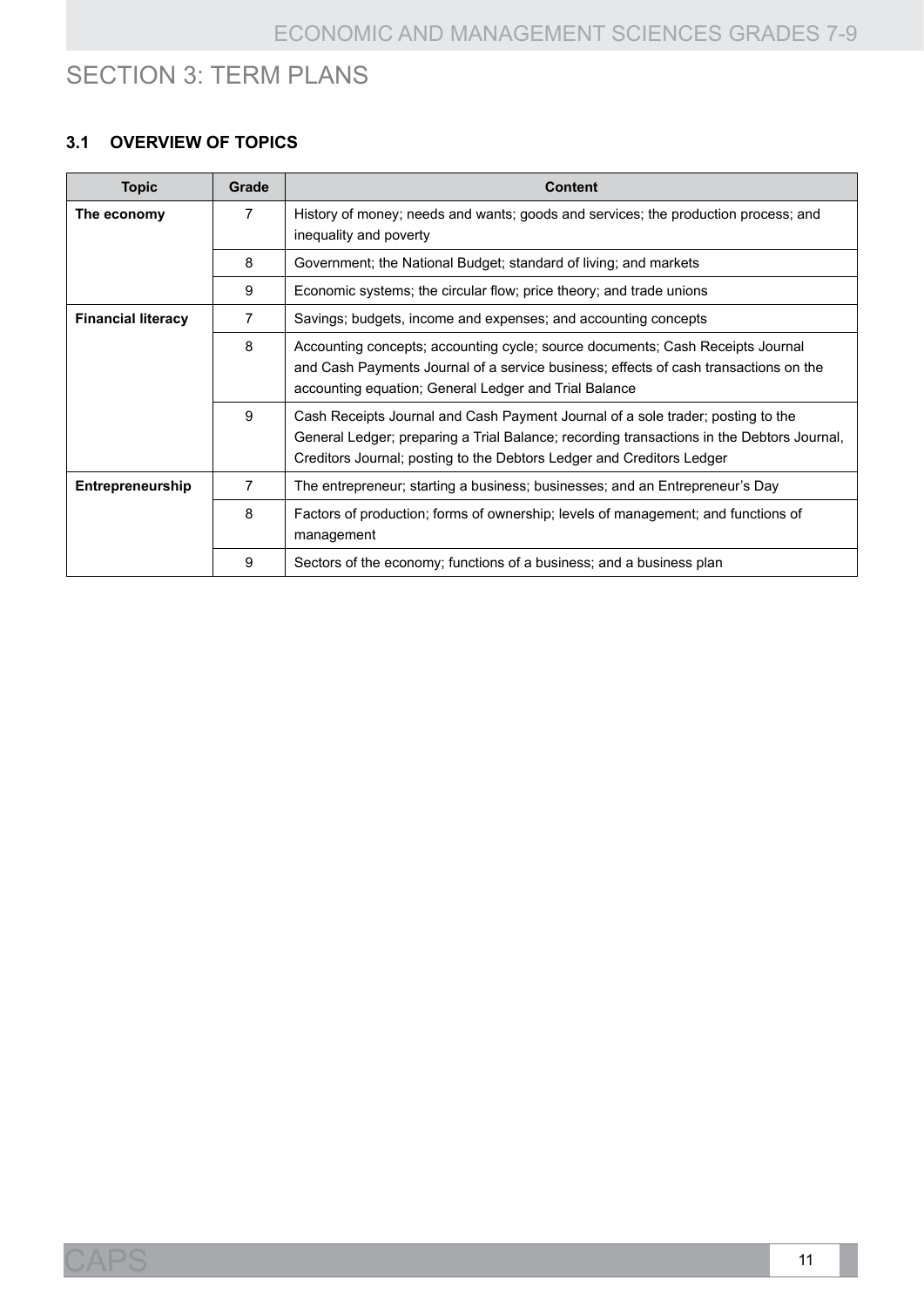## **3.2 Annual teaching plan**

#### **GRADE 7, TERM 1**

| Week                  |                                        |                                                                                                                                                                                                                                                                                                                                                                       |  |
|-----------------------|----------------------------------------|-----------------------------------------------------------------------------------------------------------------------------------------------------------------------------------------------------------------------------------------------------------------------------------------------------------------------------------------------------------------------|--|
| (2 hours per<br>week) | <b>Topic</b>                           | <b>Content</b>                                                                                                                                                                                                                                                                                                                                                        |  |
| Weeks<br>$1 - 3$      | The economy:<br>History of money       | Traditional societies; bartering; promissory notes; coins; paper money; electronic<br>banking; the role of money                                                                                                                                                                                                                                                      |  |
| Weeks<br>$4 - 5$      | The economy:<br>Needs and wants        | Basic needs of individuals, families, communities and countries; primary and<br>secondary needs; unlimited wants; limited resources to satisfy needs and wants                                                                                                                                                                                                        |  |
| Weeks<br>$6 - 7$      | The economy:<br>Goods and services     | Goods and services; examples of goods and services; producers and<br>consumers; the role of households as producers and consumers; using goods<br>and services efficiently and effectively; how to recycle and reuse goods to satisfy<br>needs and wants                                                                                                              |  |
| Weeks<br>$8 - 10$     | Entrepreneurship:<br><b>Businesses</b> | Formal and informal businesses; types of businesses (trading, manufacturing<br>and service) that are both formal and informal; advantages and disadvantages<br>of formal and informal businesses; the role of formal and informal businesses as<br>producers and consumers; the effect of natural disasters and health epidemics<br>on formal and informal businesses |  |

Notes:

1. Formal assessment for term 1 consists of two tasks: an assignment (40%) and a controlled

test (60%).

2. The controlled test must include all topics covered in term 1.

3. It is compulsory to complete all the topics as indicated in the teaching plan.

4. When teaching these topics, the context of the school should be considered.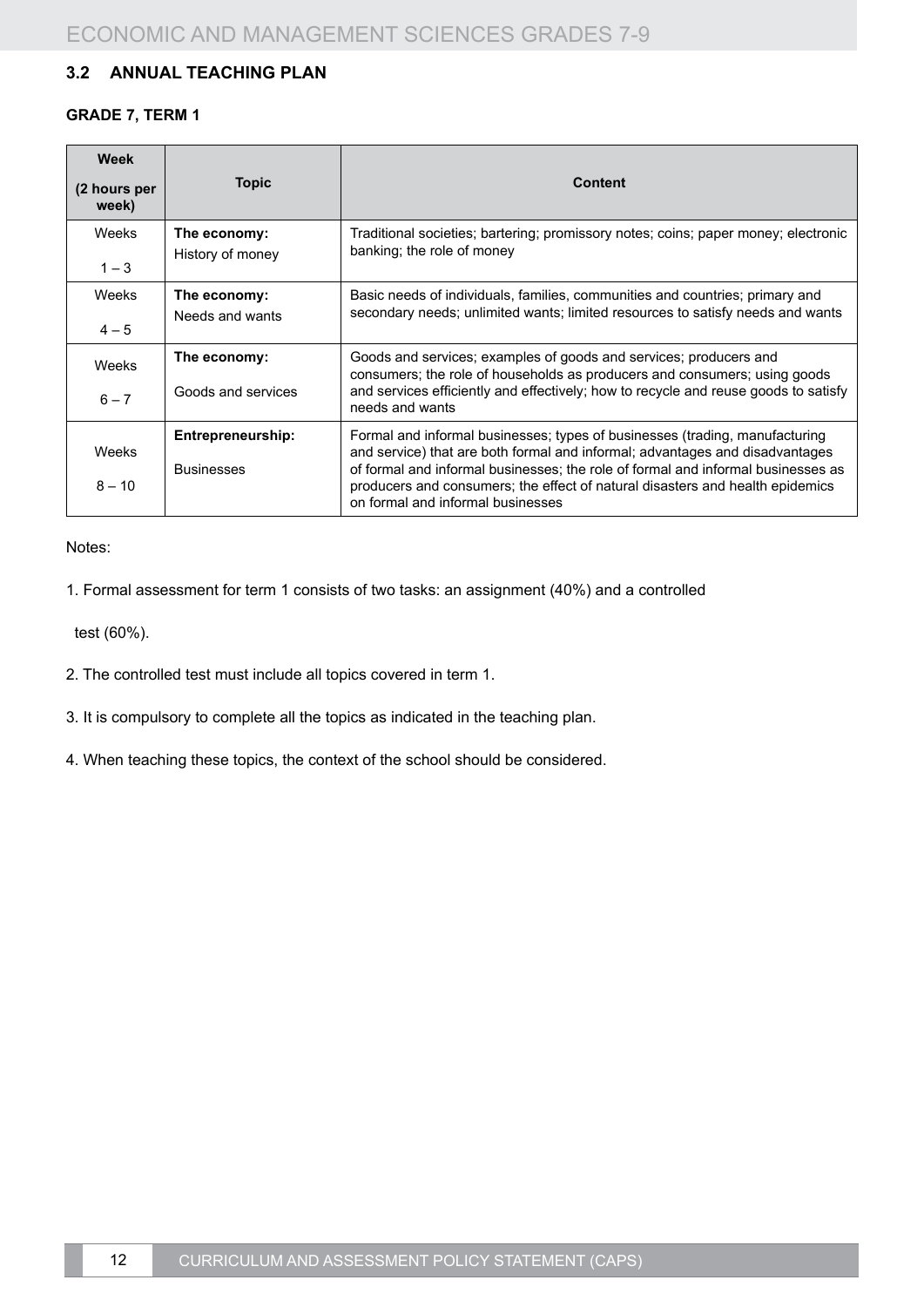#### **GRADE 7, TERM 2**

| <b>Week</b><br>(2 hours<br>per week) | <b>Topic</b>                  | Content                                                                                                                                                                      |
|--------------------------------------|-------------------------------|------------------------------------------------------------------------------------------------------------------------------------------------------------------------------|
| Week 1                               | <b>Revision</b>               | Revise the work covered in the first term; give learners an overview of what will be taught<br>during the second term                                                        |
| Weeks                                | <b>Financial</b><br>literacy: | Capital; assets; liability; income; expenses; profit; losses; budgets; savings; banking;<br>financial records; transactions                                                  |
| $2 - 3$                              | Accounting<br>concepts        |                                                                                                                                                                              |
| Weeks                                | <b>Financial</b><br>literacy: | Personal income; personal expenses; types of personal income; personal statement of<br>net worth; types of income that businesses receive; types of expenses that businesses |
| $4 - 6$                              | Income and<br>expenses        | have; savings and investments in businesses                                                                                                                                  |
| Weeks                                | <b>Financial</b><br>literacy: | Definition of a budget; income; expenditure; a personal budget; business budget                                                                                              |
| $7 - 8$                              | <b>Budgets</b>                |                                                                                                                                                                              |
| Weeks                                | Mid-year                      | Mid-year examination must be based on the work covered in terms 1 and 2                                                                                                      |
| $9 - 10$                             | examination                   |                                                                                                                                                                              |

- 1. Formal assessment for term 2 consists of two tasks: a case study (40%) and a mid-year examination (60%).
- 2. The mid-year examination must include all topics covered in term 1 and term 2.
- 3. It is compulsory to complete all the topics as indicated in the teaching plan.
- 4. When teaching these topics, the context of the school should be considered.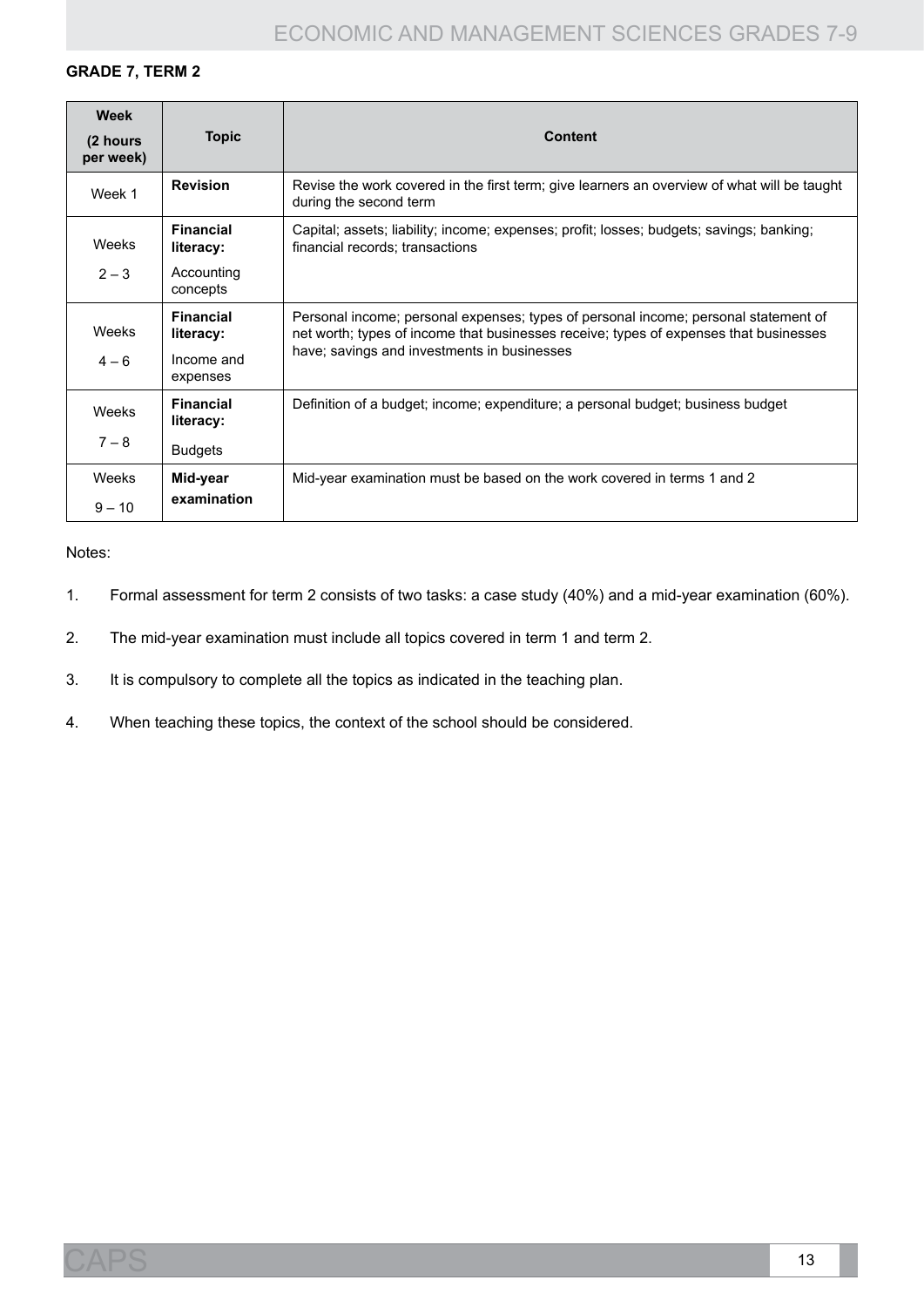#### **GRADE 7, TERM 3**

| Week<br>(2 hours<br>per week) | <b>Topic</b>                             | <b>Content</b>                                                                                                                                                                                                                                                                                                                                            |
|-------------------------------|------------------------------------------|-----------------------------------------------------------------------------------------------------------------------------------------------------------------------------------------------------------------------------------------------------------------------------------------------------------------------------------------------------------|
| Week 1                        | <b>Revision</b>                          | Revise the work covered in the second term; give learners an overview of what<br>will be taught during the third term                                                                                                                                                                                                                                     |
| Weeks                         | Entrepreneurship:                        | Definition of an entrepreneur; characteristics of an entrepreneur; skills of an                                                                                                                                                                                                                                                                           |
| $2 - 3$                       | The entrepreneur                         | entrepreneur; entrepreneurial actions of buying, selling, producing and making a<br>profit                                                                                                                                                                                                                                                                |
| Weeks<br>$4 - 5$              | Entrepreneurship:<br>Starting a business | Needs and wants of consumers; analysis of strengths, weaknesses,<br>opportunities, threats (SWOT); setting goals; achieving goals; the concept of<br>advertising; media used in advertising; principles of advertising; budget for<br>Entrepreneur's Day; use of recycled material; simple cost calculation - variable<br>cost, fixed cost, selling price |
| Weeks                         | Entrepreneurship:                        | Hosting of Entrepreneur's Day; income and expenditure statement                                                                                                                                                                                                                                                                                           |
| $6 - 7$                       | Entrepreneur's Day                       |                                                                                                                                                                                                                                                                                                                                                           |
| Weeks                         | The economy:                             | Causes of socio-economic imbalances; inequality in South Africa; education                                                                                                                                                                                                                                                                                |
| $8 - 10$                      | Inequality and poverty                   | and skills to fight inequality and injustice; urban and rural challenges; creating<br>sustainable job opportunities                                                                                                                                                                                                                                       |

Notes:

1. Formal assessment for term 3 consists of two tasks: a project (40%) and a controlled test (60%).

2. The controlled test must include all topics covered in term 3.

3. It is compulsory to complete all the topics as indicated in the teaching plan.

4. When teaching these topics, the context of the school should be considered.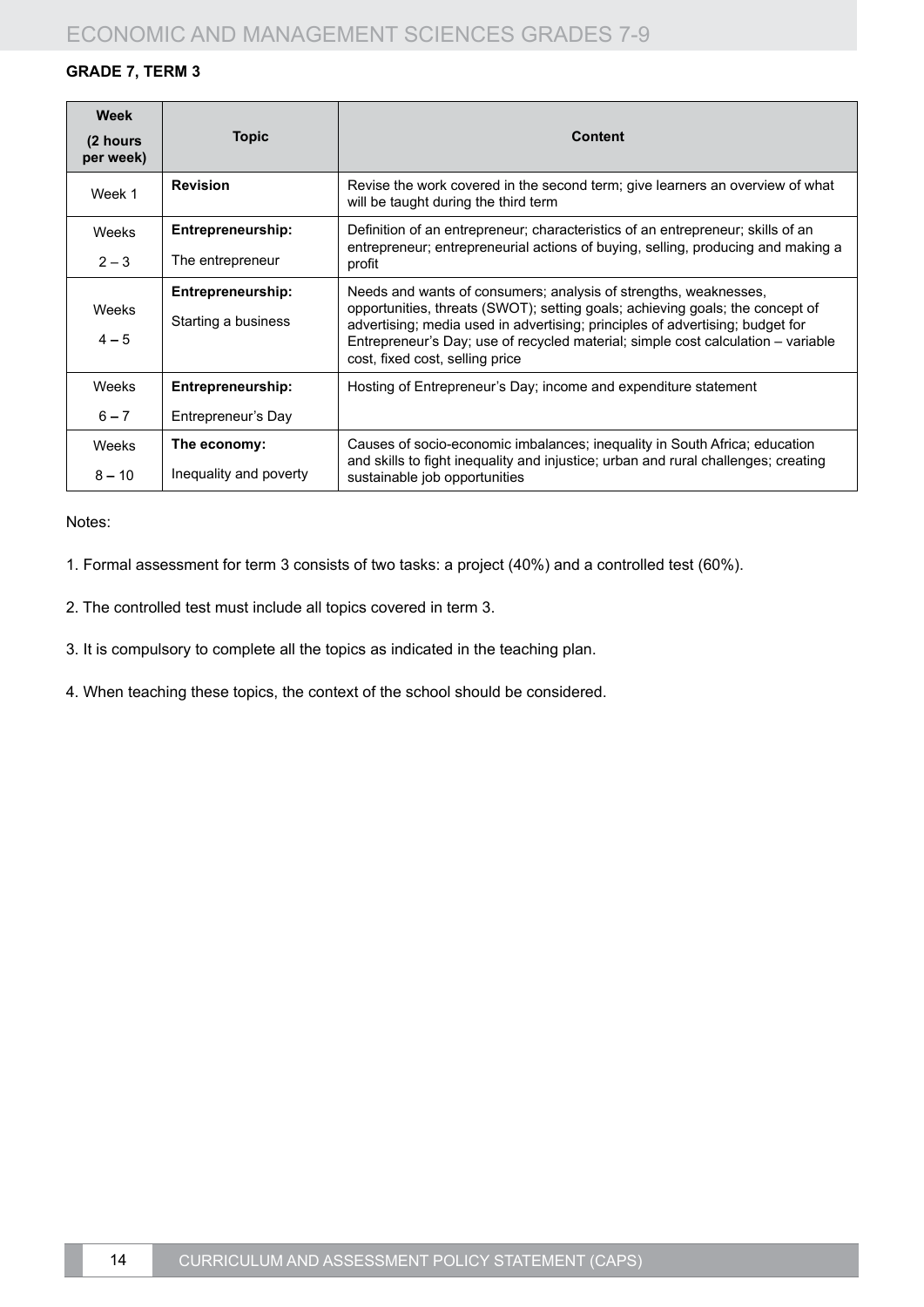#### **GRADE 7, TERM 4**

| Week<br>(2 hours per<br>week) | <b>Topic</b>                              | <b>Content</b>                                                                                                                                                                                                                                                                                              |  |
|-------------------------------|-------------------------------------------|-------------------------------------------------------------------------------------------------------------------------------------------------------------------------------------------------------------------------------------------------------------------------------------------------------------|--|
| Week 1                        | <b>Revision</b>                           | Revise the work covered in the third term; give learners an overview of what will be<br>taught during the fourth term                                                                                                                                                                                       |  |
| Weeks<br>$2 - 4$              | The economy:<br>The production<br>process | Definition of production; inputs and outputs; sustainable use of resources; meaning of<br>economic growth; meaning of productivity; the effect of productivity on the economic<br>growth; technology in the production process; contribution of technology to improving<br>productivity and economic growth |  |
| Weeks<br>$5 - 7$              | <b>Financial</b><br>literacy:<br>Savings  | Personal savings; purpose of savings; history of banks; the role of banks; services<br>offered by banks; opening a savings account at a bank; community savings<br>schemes; financial organisations; financial institutions and organisations promoting<br>entrepreneurship                                 |  |
| Weeks<br>$8 - 9$              | <b>Examination</b><br>preparations        | Revise the work covered throughout the year; study techniques; examination writing<br>skills                                                                                                                                                                                                                |  |
| Week 10                       | End-of-year examination                   |                                                                                                                                                                                                                                                                                                             |  |

- 1. Formal assessment for term 4 consists of an end-of-year examination.
- 2. The end-of-year examination must include all topics covered in term 1, term 2, term 3 and term 4.
- 3. It is compulsory to complete all the topics as indicated in the teaching plan.
- 4. When teaching these topics, the context of the school should be considered.

| <b>SBA</b>                                      | <b>EXAMINATION</b>              |  |
|-------------------------------------------------|---------------------------------|--|
| Term 1: 100                                     |                                 |  |
| Term 2: 100                                     | <b>Written examination: 150</b> |  |
| Term 3: 100                                     |                                 |  |
| Convert to 40%                                  | Convert to 60%                  |  |
| Year mark: SBA + end-of-year examination = 100% |                                 |  |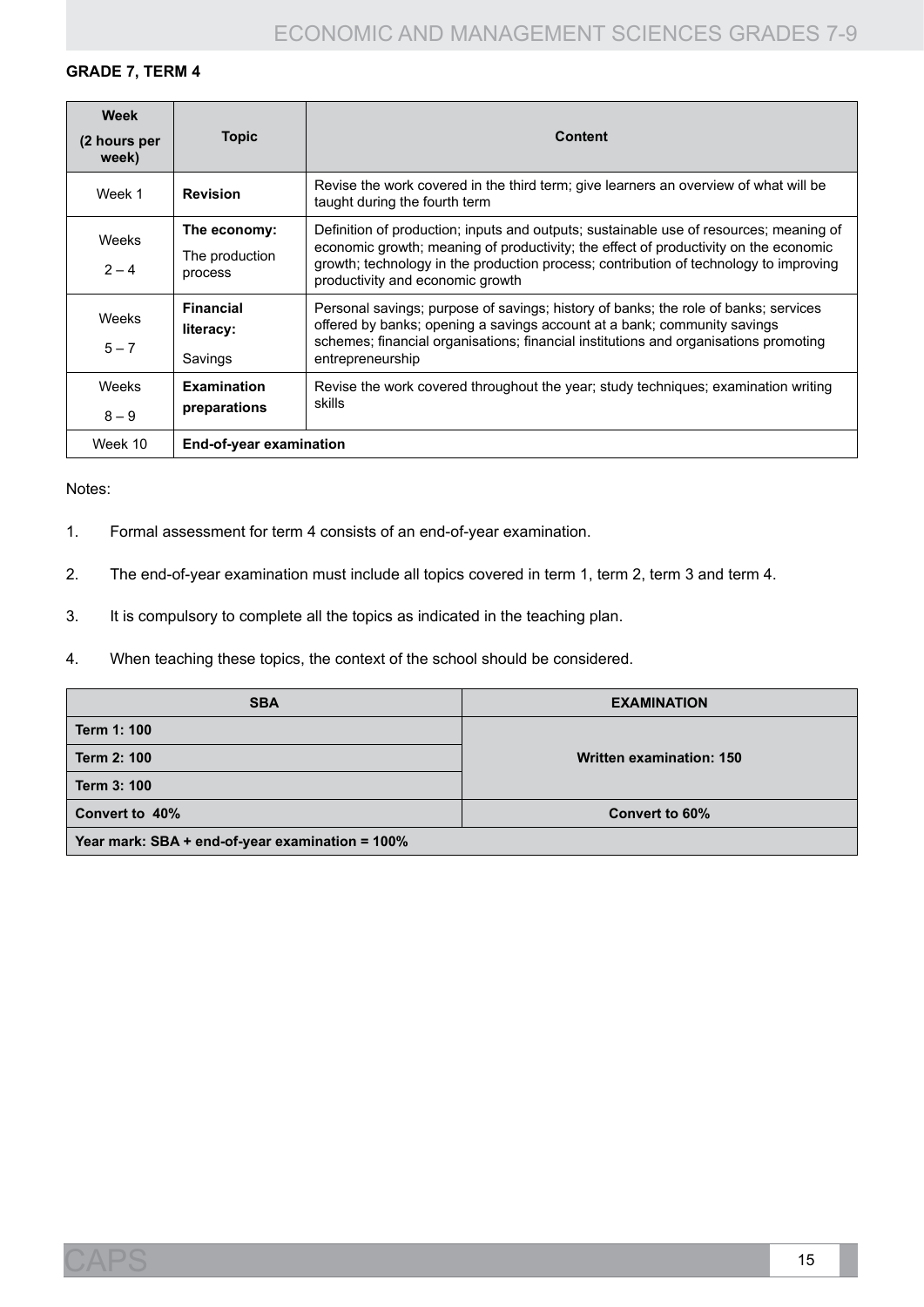#### **GRADE 8, TERM 1**

| Week<br>(2 hours<br>per week) | <b>Topic</b>                                         | <b>Content</b>                                                                                                                                                                                                                                                                                                                                       |
|-------------------------------|------------------------------------------------------|------------------------------------------------------------------------------------------------------------------------------------------------------------------------------------------------------------------------------------------------------------------------------------------------------------------------------------------------------|
| Week 1                        | <b>Revision</b>                                      | Revise Grade 7 work; give learners an overview of what will be taught during the first<br>term                                                                                                                                                                                                                                                       |
| Weeks<br>$2 - 3$              | The economy:<br>Government                           | Meaning of government; different levels of government; roles of the different levels<br>of government in respect of households in the use of resources and services (both<br>as consumer and producer); roles of the different levels of government in respect of<br>businesses in the use of resources and services (both as consumer and producer) |
| Weeks<br>$4 - 5$              | The economy:<br>National Budget                      | Government revenue: direct tax, indirect tax; government expenditure on services such<br>as education, health, housing, social grants, transport, security, etc.; the influence of<br>the National Budget on growth and redressing of economic inequalities                                                                                          |
| Week 6                        | The economy:<br>Standard of living                   | Lifestyles; self-sufficient societies; modern societies; rural societies; impact of<br>development on the environment; unemployment; productive use of resources to<br>promote a healthy environment                                                                                                                                                 |
| Weeks<br>$7 - 8$              | <b>Financial literacy:</b><br>Accounting<br>concepts | Sole trader; debit; credit; capital; owner's equity; income; expenses; profit; losses;<br>transactions; liability; assets; banking; cash receipts; cash payments; subsidiary<br>journals; accounting equation: assets = owner's equity + liability ( $A = OE + L$ )                                                                                  |
| Weeks<br>$9 - 10$             | <b>Financial literacy:</b><br>Source documents       | Receipts; deposit slips; cash register slips (till slips); cheques; cheque counter foils;<br>bank statements; cash invoices                                                                                                                                                                                                                          |

- 1. Formal assessment for term 1 consists of two tasks: a data response (40%) and a controlled test (60%).
- 2. The controlled test must include all topics covered in term 1.
- 3. It is compulsory to complete all the topics as indicated in the teaching plan.
- 4. When teaching these topics, the context of the school should be considered.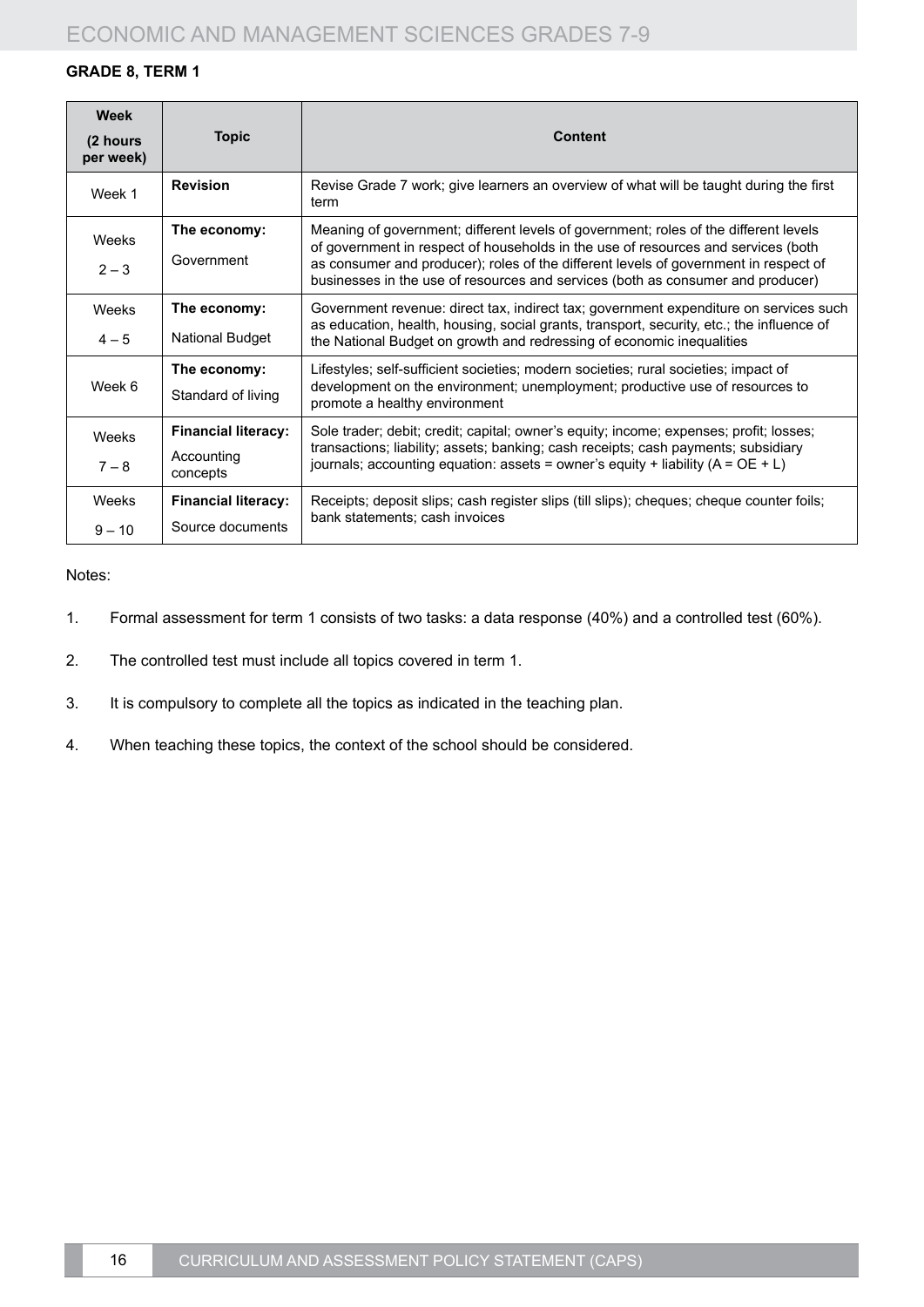### **GRADE 8, TERM 2**

| <b>Week</b><br>(2 hours per week)                            | <b>Topic</b>                                                      | <b>Content</b>                                                                                                                                                                                                                                                                        |
|--------------------------------------------------------------|-------------------------------------------------------------------|---------------------------------------------------------------------------------------------------------------------------------------------------------------------------------------------------------------------------------------------------------------------------------------|
| Week 1                                                       | <b>Revision</b>                                                   | Revise the work covered in the first term; give learners an overview of<br>what will be taught during the second term                                                                                                                                                                 |
| Weeks<br>$2 - 3$                                             | <b>Financial literacy:</b><br>Overview of the<br>accounting cycle | Transactions; source documents; subsidiary journals; General Ledger;<br>Trial Balance; Income Statement; Balance Sheet; introduction of the<br>Cash Journals of a service business – their purpose and importance                                                                     |
| Weeks<br>4, 5, 6, 7, 8<br>(1 hour per week on<br>Accounting) | <b>Financial literacy:</b><br>Cash Receipts Journal<br>(services) | Concept of a Cash Receipts Journal (CRJ) of a service business; formats<br>and uses of the columns in the CRJ; source documents used to complete<br>the CRJ; entering of cash transactions in the CRJ; closing off the CRJ;<br>effect of cash transactions on the accounting equation |
| Weeks<br>4, 5, 6<br>(1 hour per week on<br>Entrepreneurship) | <b>Entrepreneurship:</b><br>Factors of production                 | Capital – borrowed and own capital; labour – unskilled, semi-skilled and<br>skilled labour; role of workers in the business; fair employment practices;<br>natural resources; entrepreneurship; remuneration of the factors of<br>production                                          |
| Weeks<br>7.8<br>(1 hour per week on<br>The economy)          | The economy:<br>Markets                                           | Types of markets – goods and services market; factor market (labour and<br>financial markets)                                                                                                                                                                                         |
| Weeks<br>$9 - 10$                                            | <b>Mid-year examination</b>                                       | Mid-year examination must be based on work covered in terms 1 and 2                                                                                                                                                                                                                   |

- 1. Formal assessment for term 2 consists of two tasks: a project (40%) and a mid-year examination (60%).
- 2. The mid-year examination must include all topics covered in term 1 and term 2.
- 3. It is compulsory to complete all the topics as indicated in the teaching plan.
- 4. When teaching these topics, the context of the school should be considered.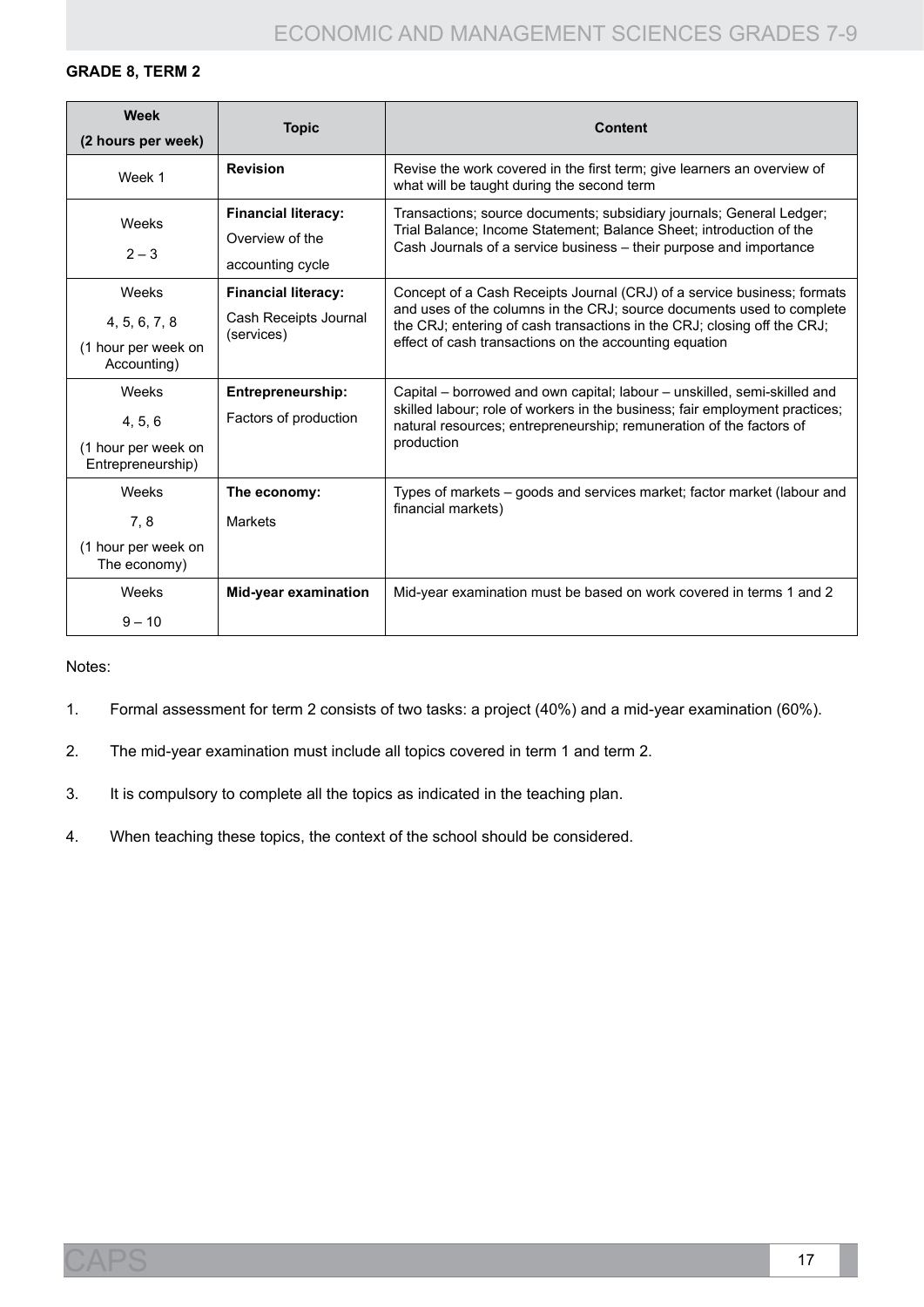#### **GRADE 8, TERM 3**

| Week<br>(2 hours per week)                                                       | <b>Topic</b>                                                     | Content                                                                                                                                                                                                                                                                                                                                                                                                                             |
|----------------------------------------------------------------------------------|------------------------------------------------------------------|-------------------------------------------------------------------------------------------------------------------------------------------------------------------------------------------------------------------------------------------------------------------------------------------------------------------------------------------------------------------------------------------------------------------------------------|
| Week 1                                                                           | <b>Revision</b>                                                  | Revise the work covered in the second term; give learners an overview<br>of what will be taught during the third term                                                                                                                                                                                                                                                                                                               |
| Weeks<br>$2 - 3$                                                                 | <b>Financial literacy:</b><br>Cash Receipts Journal<br>(service) | Entering of cash transactions in the Cash Receipts Journal (CRJ);<br>closing off of the CRJ; effect of cash transactions on the accounting<br>equation                                                                                                                                                                                                                                                                              |
| Weeks<br>4, 5, 6, 7, 8, 9, 10<br>(1 hour per week on<br>Accounting)              | <b>Financial literacy:</b><br>Cash Payments Journal<br>(service) | Concept of a Cash Payments Journal (CPJ) of a service business;<br>formats and uses of the columns in the CPJ; source documents used<br>to complete a CPJ; entering of cash transactions in the CPJ; closing<br>off of the CPJ; effect of cash transactions on the accounting equation;<br>entering combined transactions in the CRJ and CPJ; closing off of CRJ<br>and CPJ; effect of cash transactions on the accounting equation |
| <b>Weeks</b><br>4, 5, 6, 7, 8, 9, 10<br>(1 hour per week on<br>Entrepreneurship) | Entrepreneurship:<br>Forms of ownership                          | Sole traders; partnerships; close corporations; private and public<br>companies; characteristics; advantages and disadvantages; their role in<br>sustainable job creation; role in sustainable use of natural resources                                                                                                                                                                                                             |

#### Notes:

1. Formal assessment for term 3 consists of two tasks: a case study (40%) and a controlled test (60%).

2. The controlled test must include all topics covered in term 3.

3. It is compulsory to complete all the topics as indicated in the teaching plan.

4. When teaching these topics, the context of the school should be considered.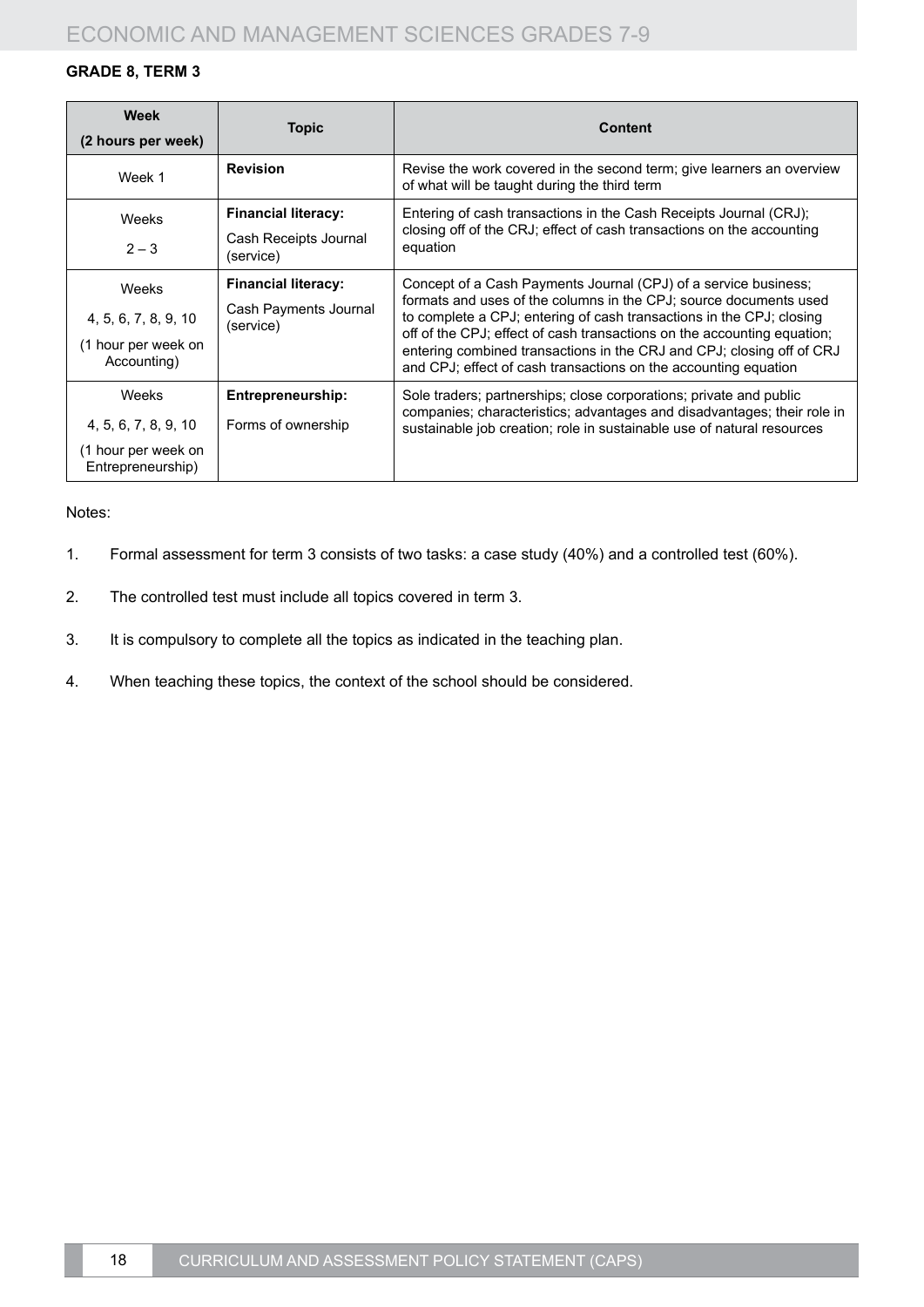#### **GRADE 8, TERM 4**

| Week<br>(2 hours per week)                                            | <b>Topic</b>                                                                | <b>Content</b>                                                                                                                                                                                                                                                                                                                                                |
|-----------------------------------------------------------------------|-----------------------------------------------------------------------------|---------------------------------------------------------------------------------------------------------------------------------------------------------------------------------------------------------------------------------------------------------------------------------------------------------------------------------------------------------------|
| Week 1                                                                | <b>Revision</b>                                                             | Revise the work covered in the third term; give learners an overview of<br>what will be taught during the fourth term                                                                                                                                                                                                                                         |
| Weeks<br>2, 3, 4, 5, 6<br>(1 hour per week on<br>Entrepreneurship)    | <b>Entrepreneurship:</b><br>Levels and functions of<br>management           | Different levels of management; management tasks such as<br>planning, organising, leading, and controlling; characteristics of good<br>management; different styles of management – autocratic style,<br>permissive or free-reign style (laissez-fair), democratic or participatory<br>style                                                                  |
| Weeks<br>2, 3, 4, 5, 6, 7, 8, 9<br>(1 hour per week on<br>Accounting) | <b>Financial literacy:</b><br>General Ledger and trial<br>balance (service) | The double entry-principle; the "T" accounts; format of the General<br>Ledger; sections within the General Ledger; opening accounts in the<br>General Ledger; posting/recording of transactions from the CRJ and<br>CPJ of the service business to the General Ledger, balancing of the<br>General Ledger; preparing of a Trial Balance of a service business |
| Weeks 7, 8, 9<br>(1 hour per week<br>on examination<br>preparations)  | Examination<br>preparations                                                 | Revise work covered throughout the year; study techniques;<br>examination writing skills                                                                                                                                                                                                                                                                      |
| Week 10                                                               | <b>End-of-year examinations</b>                                             |                                                                                                                                                                                                                                                                                                                                                               |

- 1. Formal assessment for term 4 consists of an end-of-year examination.
- 2. The end-of-year examination must include all topics covered in term 1, term 2, term 3 and term 4.
- 3. It is compulsory to complete all the topics as indicated in the teaching plan.
- 4. When teaching these topics, the context of the school should be considered.

| <b>SBA</b>                                      | <b>EXAMINATION</b>              |  |
|-------------------------------------------------|---------------------------------|--|
| Term 1: 100                                     |                                 |  |
| Term 2: 100                                     | <b>Written examination: 150</b> |  |
| Term 3: 100                                     |                                 |  |
| Convert to 40%                                  | Convert to 60%                  |  |
| Year mark: SBA + end-of-year examination = 100% |                                 |  |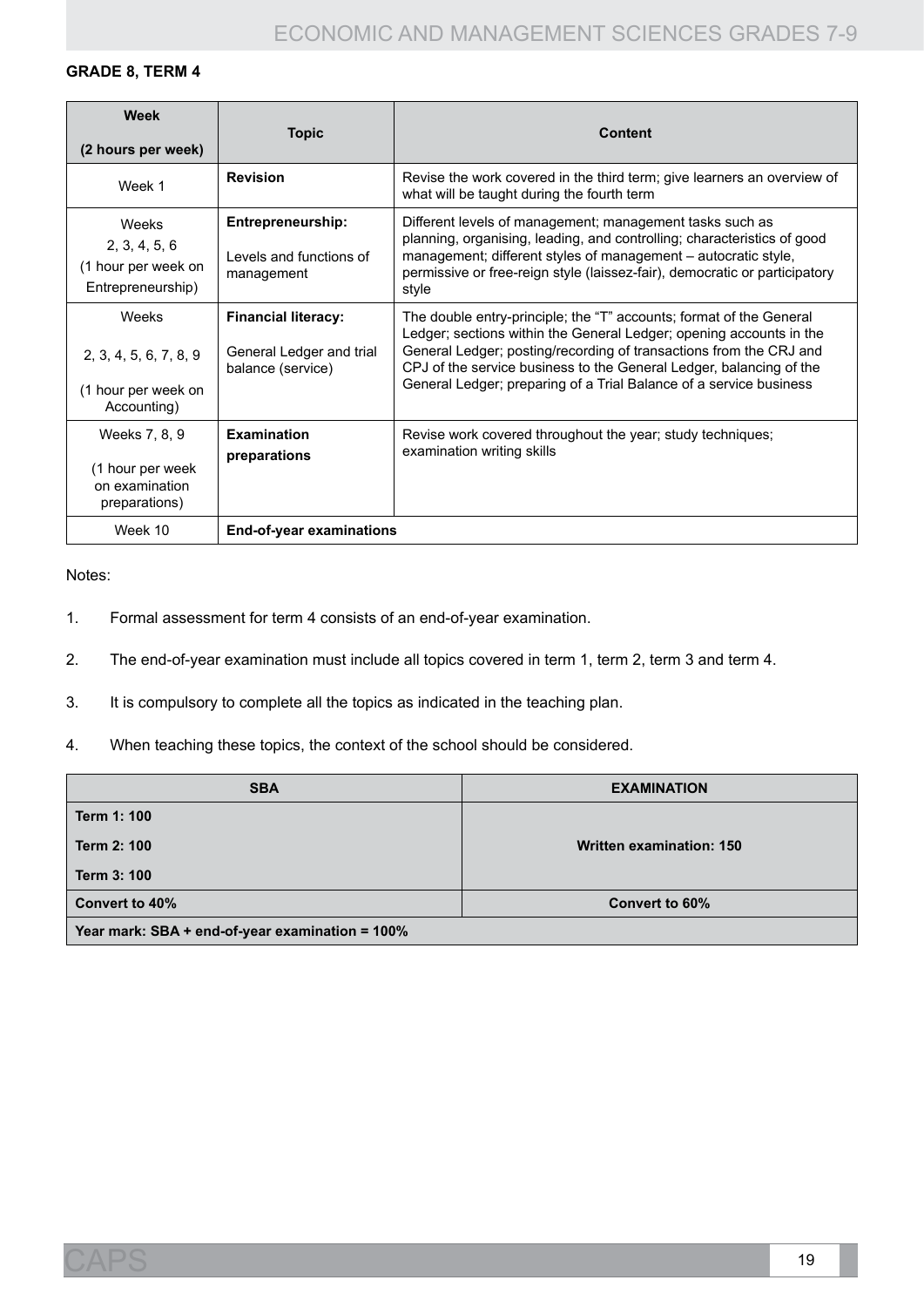#### **GRADE 9, TERM 1**

| Week<br>(2 hours per<br>week)        | <b>Topic</b>                           | <b>Content</b>                                                                                                                     |  |
|--------------------------------------|----------------------------------------|------------------------------------------------------------------------------------------------------------------------------------|--|
| Week 1                               | <b>Revision</b>                        | Revise Grade 8 work; give learners an overview of what will be taught<br>during the first term                                     |  |
| Weeks                                | <b>Financial literacy:</b>             | Cash transactions of a trading business; effect of cash transactions on                                                            |  |
| 2, 3, 4                              | Cash Receipts Journal and              | the accounting equation                                                                                                            |  |
| (1 hour per week<br>for Accounting)  | Cash Payments Journal<br>(sole trader) |                                                                                                                                    |  |
| Weeks                                | The economy:                           | The three major economic systems: a planned economy, market                                                                        |  |
| 2, 3, 4                              | Economic systems                       | economy and mixed economy; origin of each system; advantages<br>and disadvantages of each economic system; characteristics of each |  |
| (1 hour per week<br>for The economy) |                                        | economic system; the global economy                                                                                                |  |
| Weeks                                | <b>Financial literacy:</b>             | Posting of cash transactions of a trading business from Cash Receipts                                                              |  |
| 5, 6, 7, 8, 9, 10                    | General Ledger and trial               | Journal (CRJ) and Cash Payments Journal (CPJ) to General Ledger;<br>preparing of a trial balance of a trading business             |  |
| (1 hour per week<br>for Accounting)  | balance (sole trader)                  |                                                                                                                                    |  |
| Weeks                                | The economy:                           | The participants in the circular flow of a closed economy; flow of goods                                                           |  |
| 5, 6, 7, 8, 9, 10                    | The circular flow                      | and services, money and factors of production in the circular flow of a<br>closed economy; illustrate by using a flow diagram      |  |
| (1 hour per week<br>for The economy) |                                        |                                                                                                                                    |  |

- 1. Formal assessment for term 1 consists of two tasks: an assignment (40%) and a controlled test (60%).
- 2. The controlled test must include all topics covered in term 1.
- 3. It is compulsory to complete all the topics as indicated in the teaching plan.
- 4. When teaching these topics, the context of the school should be considered.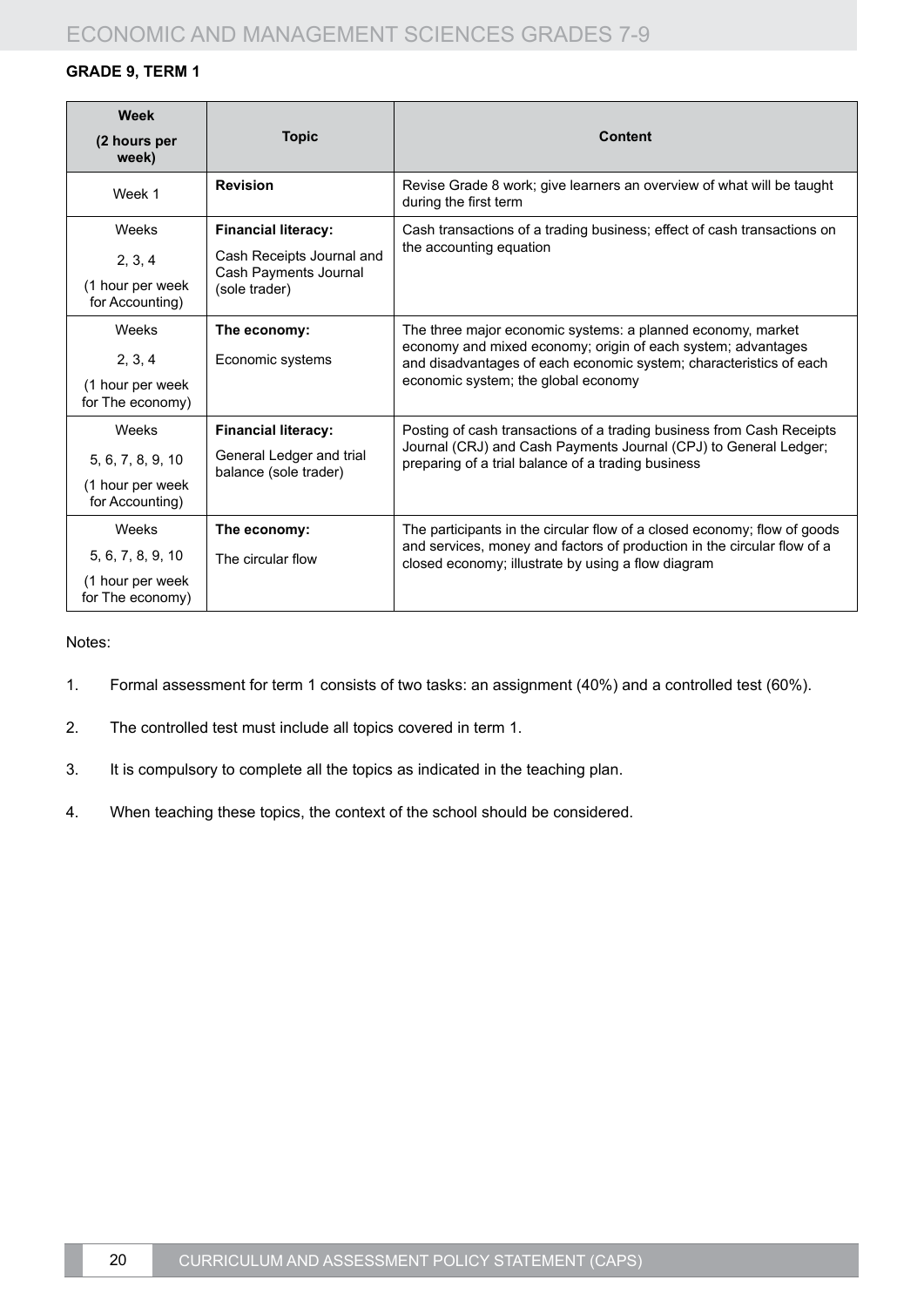#### **GRADE 9, TERM 2**

| <b>Week</b><br>(2 hours per<br>week)                              | <b>Topic</b>                                                | Content                                                                                                                                                                                                                                                                                                                                                                                                          |
|-------------------------------------------------------------------|-------------------------------------------------------------|------------------------------------------------------------------------------------------------------------------------------------------------------------------------------------------------------------------------------------------------------------------------------------------------------------------------------------------------------------------------------------------------------------------|
| Week 1                                                            | <b>Revision</b>                                             | Revise the work covered in the first term; give learners an overview of<br>what will be taught during the second term                                                                                                                                                                                                                                                                                            |
| Weeks<br>2, 3, 4, 5, 6, 7<br>(1 hour per week<br>for Accounting)  | <b>Financial literacy:</b><br>Credit transactions - debtors | Credit sales; debtors; National Credit Act; debtors allowance;<br>accounting cycle; recording of transactions to Debtors Journal (DJ);<br>Debtors Allowance Journal (DAJ); recording of receipts from debtors in<br>the Cash Receipts Journal (CRJ)                                                                                                                                                              |
| Weeks<br>2, 3, 4, 5, 6, 7<br>(1 hour per week<br>for The economy) | The economy:<br>Price theory                                | Law of demand, demand schedule and graphical illustration of the<br>demand curve; law of supply, supply schedule and graphical illustration<br>of the supply curve; equilibrium price and quantity; change in quantity<br>demanded; change in quantity supplied; increase and decrease in<br>demand; increase and decrease in supply; graphical illustration of the<br>change in demand and the change in supply |
| Weeks $8-9$                                                       | Entrepreneurship:<br>Sectors of the economy                 | The primary sector, the secondary sector, the tertiary sector; types of<br>businesses found in the three sectors; the interrelationship of the three<br>sectors; sustainable use of resources in the three sectors; the role of<br>the three sectors in the economy; types of skills required in each sector                                                                                                     |
| Week 10                                                           | <b>Mid-year examination</b>                                 | Mid-year examination must be based on work covered in terms 1 and 2                                                                                                                                                                                                                                                                                                                                              |

- 1. Formal assessment for term 2 consists of two tasks: a class test or data response (40%) and a mid-year examination (60%).
- 2. The mid-year examination must include all topics covered in term 1 and term 2.
- 3. It is compulsory to complete all the topics as indicated in the teaching plan.
- 4. When teaching these topics, the context of the school should be considered.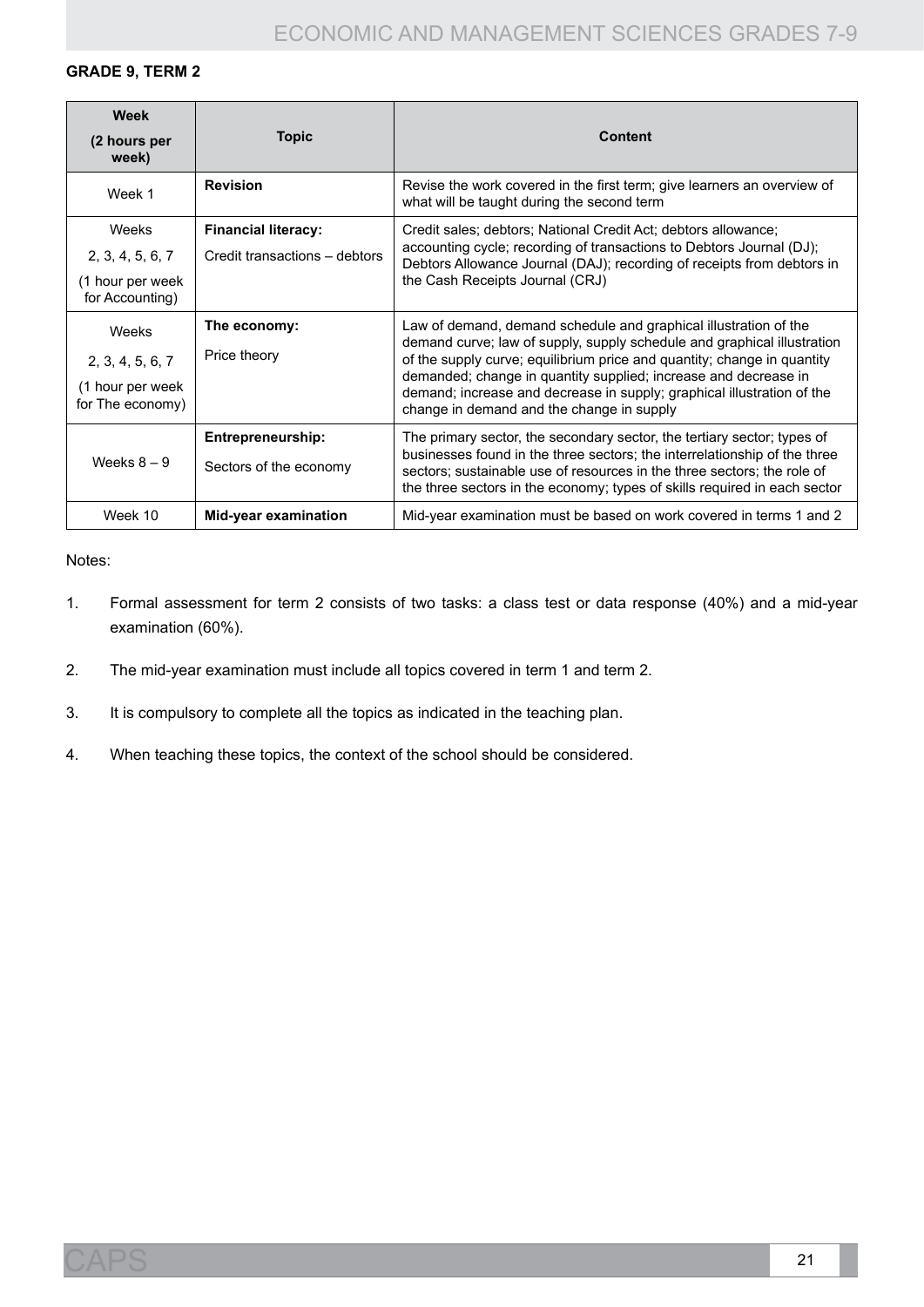#### **GRADE 9, TERM 3**

| <b>Week</b><br>(2 hours per week)                             | <b>Topic</b>                                                     | <b>Content</b>                                                                                                                                                                                                                                                      |
|---------------------------------------------------------------|------------------------------------------------------------------|---------------------------------------------------------------------------------------------------------------------------------------------------------------------------------------------------------------------------------------------------------------------|
| Week 1                                                        | <b>Revision</b>                                                  | Revise the work covered in the second term; give learners an overview<br>of what will be taught during the third term                                                                                                                                               |
| Weeks<br>2, 3, 4, 5<br>(1 hour per week for<br>The economy)   | The economy:<br>Trade unions                                     | Concept of trade unions; brief historical development of trade unions;<br>the roles and responsibilities of trade unions in South Africa; effect of<br>trade unions in businesses; contribution of trade unions to sustainable<br>growth and development            |
| Weeks<br>2, 3, 4, 5<br>(1 hour per week for<br>Accounting)    | <b>Financial literacy:</b><br>Credit transactions -<br>debtors   | Posting to the Debtors Ledger and General Ledger; effect of credit<br>transactions on the accounting equation                                                                                                                                                       |
| Weeks<br>6, 7, 8<br>(1 hour per week for<br>Accounting)       | <b>Financial literacy:</b><br>Credit transactions -<br>creditors | Creditors; creditors allowance; accounting cycle; recording of<br>transactions in the Creditors Journal (CJ) and Creditors Allowance<br>Journal (CAJ)                                                                                                               |
| Weeks<br>6, 7, 8<br>(1 hour per week for<br>Entrepreneurship) | Entrepreneurship:<br>Functions of a business                     | Functions of a business: administration, purchasing, marketing,<br>finances, public relations, human resources, production, general<br>management, and risk management; characteristics of the business<br>functions; role and importance of the business functions |
| Weeks $9 - 10$                                                | <b>Financial literacy:</b><br>Credit transactions -<br>creditors | Recording of payments to creditors in the Cash Payments Journal<br>(CPJ); posting to the Creditors Ledger and General Ledger; effect of<br>credit transactions on the accounting equation                                                                           |

- 1. Formal assessment for term 3 consists of two tasks: a project (40%) and a controlled test (60%).
- 2. The controlled test must include all topics covered in term 3.
- 3. It is compulsory to complete all the topics as indicated in the teaching plan.
- 4. When teaching these topics, the context of the school should be considered.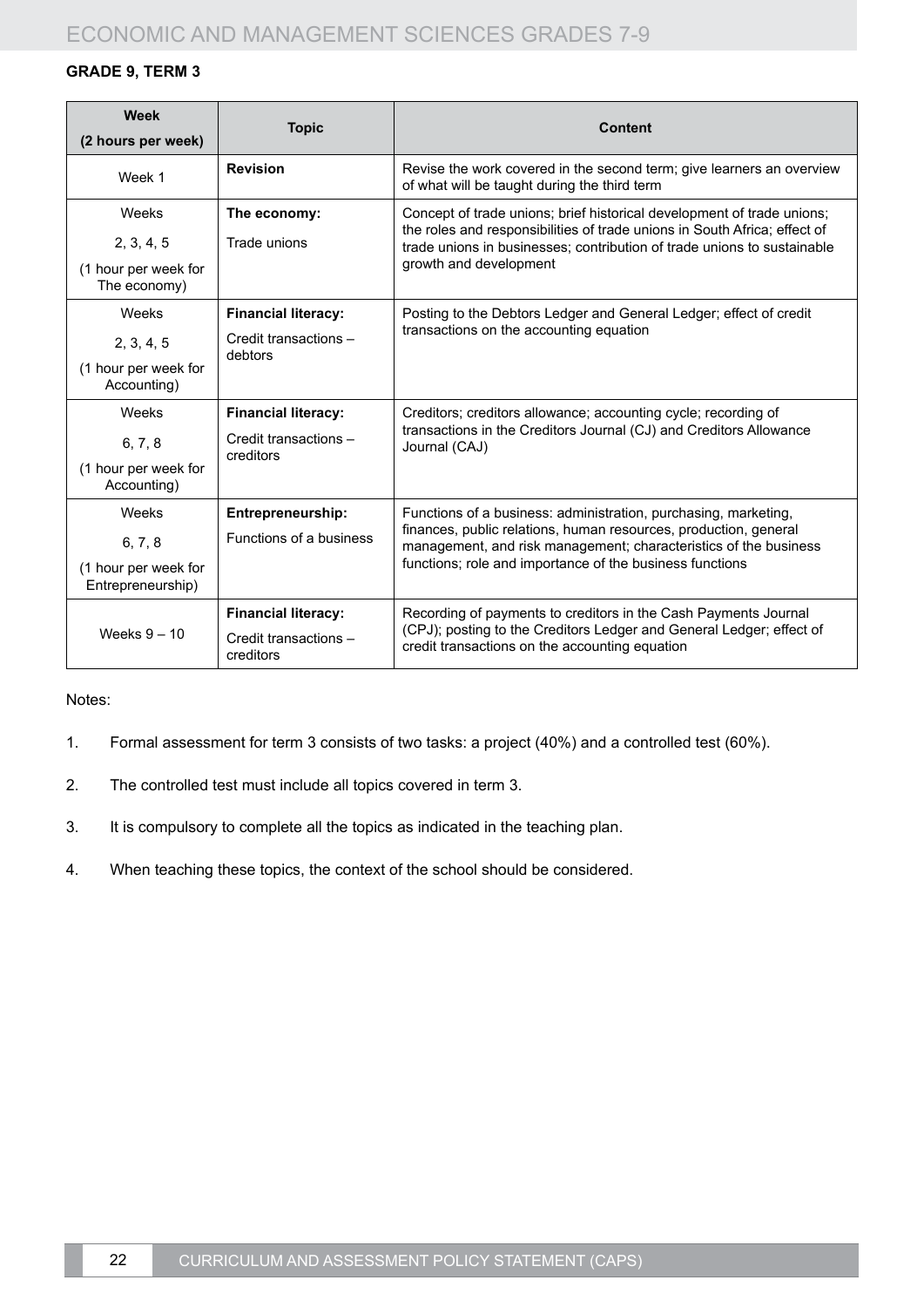#### **GRADE 9, TERM 4**

| <b>Week</b><br>(2 hours per week)                                      | <b>Topic</b>                              | Content                                                                                                                                                                                                                                                                                                                                                                                                                                                                                   |
|------------------------------------------------------------------------|-------------------------------------------|-------------------------------------------------------------------------------------------------------------------------------------------------------------------------------------------------------------------------------------------------------------------------------------------------------------------------------------------------------------------------------------------------------------------------------------------------------------------------------------------|
| Week 1                                                                 | <b>Revision</b>                           | Revise the work covered in the third term; give learners an overview of<br>what will be taught during the fourth term                                                                                                                                                                                                                                                                                                                                                                     |
| Weeks                                                                  | <b>Financial literacy:</b>                | Recording of cash and credit transactions of a sole trader in the<br>subsidiary journals; posting to the Debtors Journal (DJ), Debtors                                                                                                                                                                                                                                                                                                                                                    |
| 2, 3, 4, 5, 6, 7<br>(1 hour per week for<br>Financial literacy)        | Transactions - cash and<br>credit         | Allowance Journal (DAJ), Creditors Journal (CJ), Creditors Allowance<br>Journal (CAJ) and General Ledger; preparing of a trial balance                                                                                                                                                                                                                                                                                                                                                    |
| Weeks<br>2, 3, 4, 5, 6, 7<br>(1 hour per week for<br>Entrepreneurship) | <b>Entrepreneurship:</b><br>Business plan | Concept of a business plan; components of a business plan; format of<br>a business plan [the front cover, table of contents, description of the<br>product or services offered by the business, goals of the business, the<br>business owner, production plan, marketing plan, management plan,<br>SWOT (strengths, weaknesses, opportunities, threats) analysis and<br>conclusion]; financial plan (fixed and variable costs, break-even points,<br>mark-up on sales, profit percentage) |
| Weeks<br>$8 - 9$                                                       | Examination<br>preparation                | Revise work covered throughout the year; study techniques;<br>examination writing skills                                                                                                                                                                                                                                                                                                                                                                                                  |
| Week 10                                                                | End-of-year examination                   |                                                                                                                                                                                                                                                                                                                                                                                                                                                                                           |

- 1. Formal assessment for term 4 consists of an end-of-year examination.
- 2. The end-of-year examination must include all topics covered in term 1, term 2, term 3 and term 4.
- 3. It is compulsory to complete all the topics as indicated in the teaching plan.
- 4. When teaching these topics, the context of the school should be considered.

| <b>SBA</b>                                      | <b>EXAMINATION</b>              |  |
|-------------------------------------------------|---------------------------------|--|
| Term 1: 100                                     |                                 |  |
| Term 2: 100                                     | <b>Written examination: 150</b> |  |
| Term 3: 100                                     |                                 |  |
| Convert to 40%                                  | Convert to 60%                  |  |
| Year mark: SBA + end-of-year examination = 100% |                                 |  |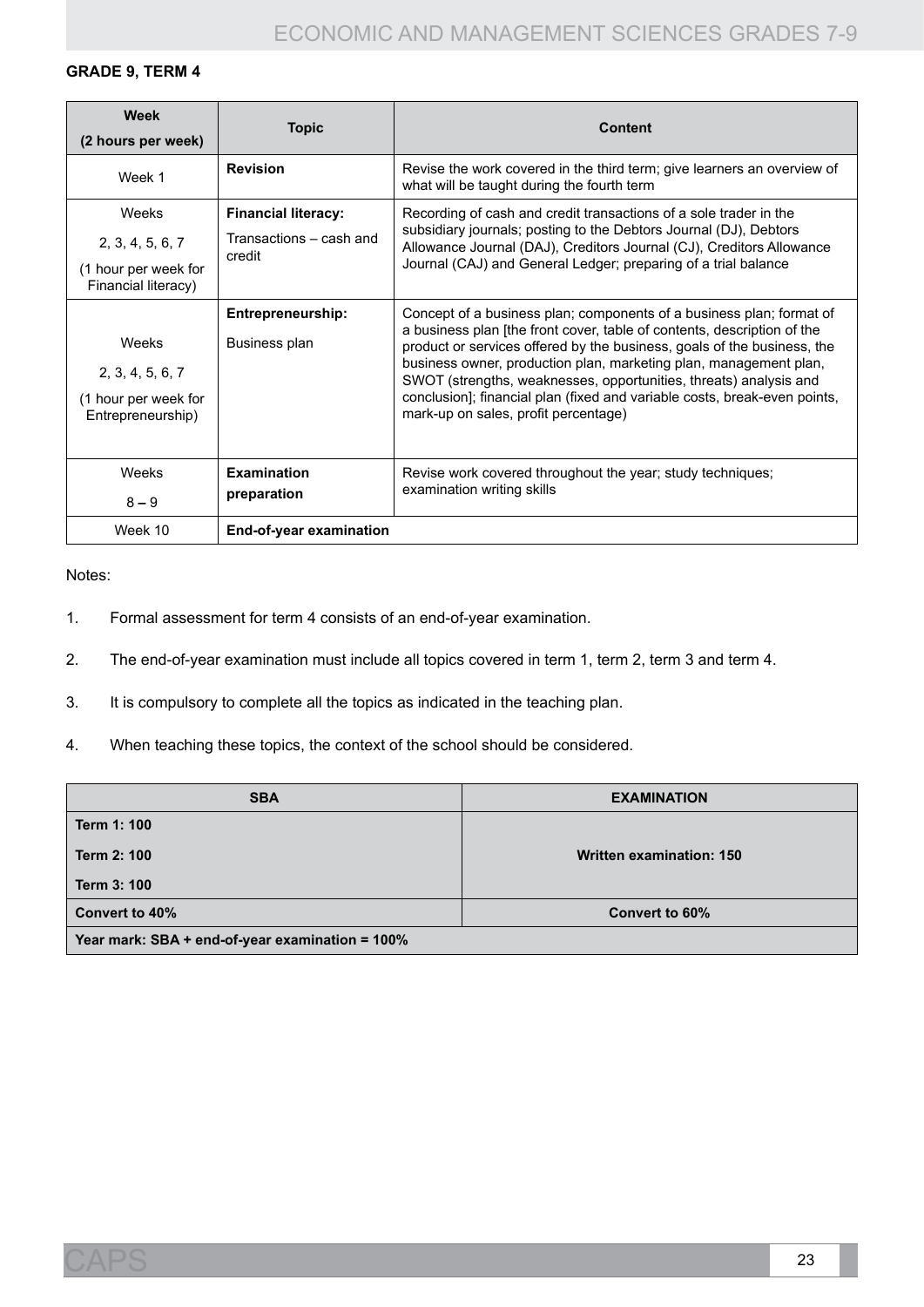# SECTION 4: ASSESSMENT IN ECONOMIC AND MANAGEMENT **SCIENCES**

### **4.1 Introduction**

Assessment is a continuous planned process of identifying, gathering and interpreting information about the performance of learners, using various forms of assessment. It involves four steps: generating and collecting evidence of achievement; evaluating this evidence; recording the findings; and using this information to understand and thereby assist the learner's development in order to improve the process of learning and teaching.

Assessment is integral to teaching and learning. Assessment informs teachers about learners' specific needs. It provides teachers with feedback that enables them to adjust their teaching strategies. Assessment also provides learners with feedback, allowing them to monitor their own achievement. Assessment that takes note of learners' needs is called "assessment for learning" (informal assessment). Assessment for learning is developmental. It helps learners improve and progress by informing them of their strengths and weaknesses. When the focus of assessment is on the results of learning, assessment is referred to as "assessment of learning" (formal assessment). Assessment of learning usually takes place at the end of a period of work, such as a topic, term or year. Assessment of learning is typically used for promotion and certification purposes. Both assessment for learning and assessment of learning strategies should be used during the school year.

Assessment in Economic and Management Sciences focuses on the knowledge, skills and values inherent in the activities of production, consumption, exchange and making meaningful and informed financial decisions in economic and social environments.

Economic and Management Sciences covers valuable skills such as economic, entrepreneurship, financial and managerial skills that prepare learners for success in different economic and business environments. Teachers must consider all these skills when planning teaching, learning and assessment activities.

### **4.2 Informal assessment or daily assessment**

Assessment for learning has the purpose of continuously collecting information on learners' achievement, which can be used to improve their learning.

Informal assessment is a daily monitoring of learners' progress. This is done through observations, discussions, practical demonstrations, learner-teacher conferences, informal classroom interactions, etc. Informal assessment may be as simple as stopping during the lesson to observe learners or to discuss with learners how their learning is progressing. Informal assessment should be used to provide feedback to the learners and to inform planning for teaching, it does not need to be recorded. It should not be seen as separate from learning activities taking place in the classroom. Learners or teachers can mark these assessment tasks and give feedback to learners, thereby improving teaching and learning.

Self-assessment and peer assessment actively involve learners in assessment. This is important, as it allows learners to learn from and reflect on their own performance. The results of the informal daily assessment tasks are not formally recorded, unless the teacher wishes to do so. The results of daily assessment tasks are not taken into account for promotion and certification purposes.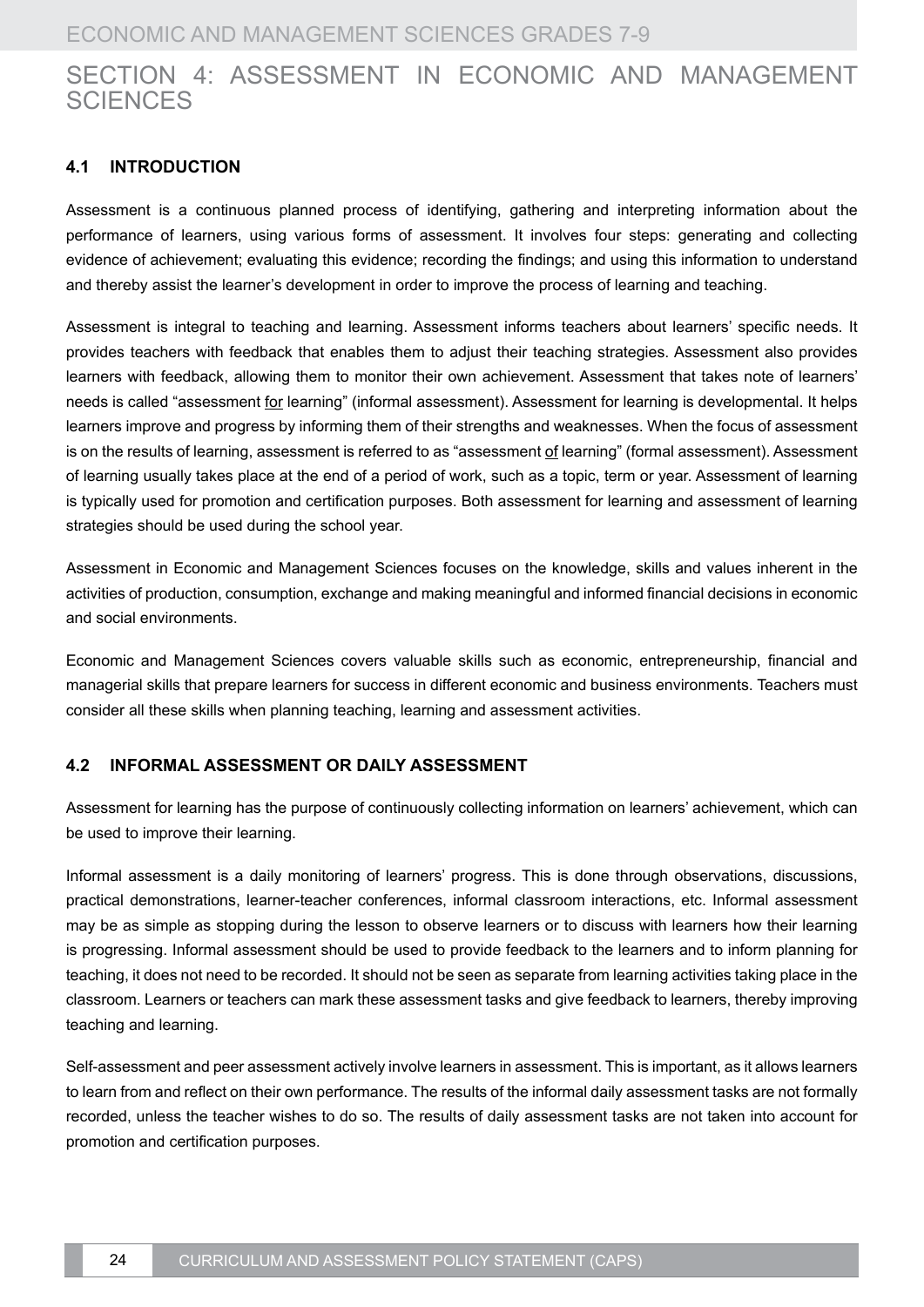### **4.3 Formal assessment**

All assessment tasks that make up a formal programme of assessment for the year are regarded as formal assessment. The teacher marks and records all formal assessment tasks formally for progression and certification purposes. All formal assessment tasks are subject to moderation for the purpose of quality assurance, thus ensuring that appropriate standards are maintained.

Formal assessment provides teachers with a systematic way of evaluating how well learners are progressing in a grade and in a particular subject. Examples of formal assessments include tests, examinations, practical tasks, projects, oral presentations, demonstrations, performances, etc. Formal assessment tasks form part of a year long formal Programme of Assessment in each grade and subject.

### **4.3.1 Summary of formal assessments expected in Grades 7 to 9**

| Grade          | <b>Formal assessments</b>                                                                                                                 | <b>SBA (40%)</b>                    | Final examination (60%)             | <b>Total</b> |  |
|----------------|-------------------------------------------------------------------------------------------------------------------------------------------|-------------------------------------|-------------------------------------|--------------|--|
| $\overline{7}$ | • 2 formal assessments<br>• 1 formal assessment -<br>project                                                                              |                                     |                                     |              |  |
|                | $\cdot$ 2 tests<br>• Mid-year examination                                                                                                 | Refer to Programme of<br>Assessment | Refer to Programme of<br>Assessment | 100          |  |
|                | • End-of-year<br>examination                                                                                                              |                                     |                                     |              |  |
| 8              | • 2 formal assessments<br>• 1 formal assessment -<br>project<br>$\cdot$ 2 tests<br>• Mid-year examination<br>• End-of-year<br>examination | Refer to Programme of<br>Assessment | Refer to Programme of<br>Assessment | 100          |  |
| 9              | • 2 formal assessments<br>• 1 formal assessment -<br>project<br>$\cdot$ 2 tests<br>• Mid-year examination<br>• End-of-year<br>examination | Refer to Programme of<br>Assessment | Refer to Programme of<br>Assessment | 100          |  |

Formal assessment task requirement for Economic and Management Sciences are as follows:

### **4.3.2 Formal assessment requirements for Economic and Management Sciences**

Formal assessment for the Senior Phase comprises three formal assessment tasks, two tests, and two examinations. The total number of formal assessment tasks per year for the Senior Phase is seven. Learners are required to do two formal assessment tasks per term in the first, second and third term and one formal task in the fourth term. Of the two formal assessment tasks per term, one assessment task must be a test or an examination.

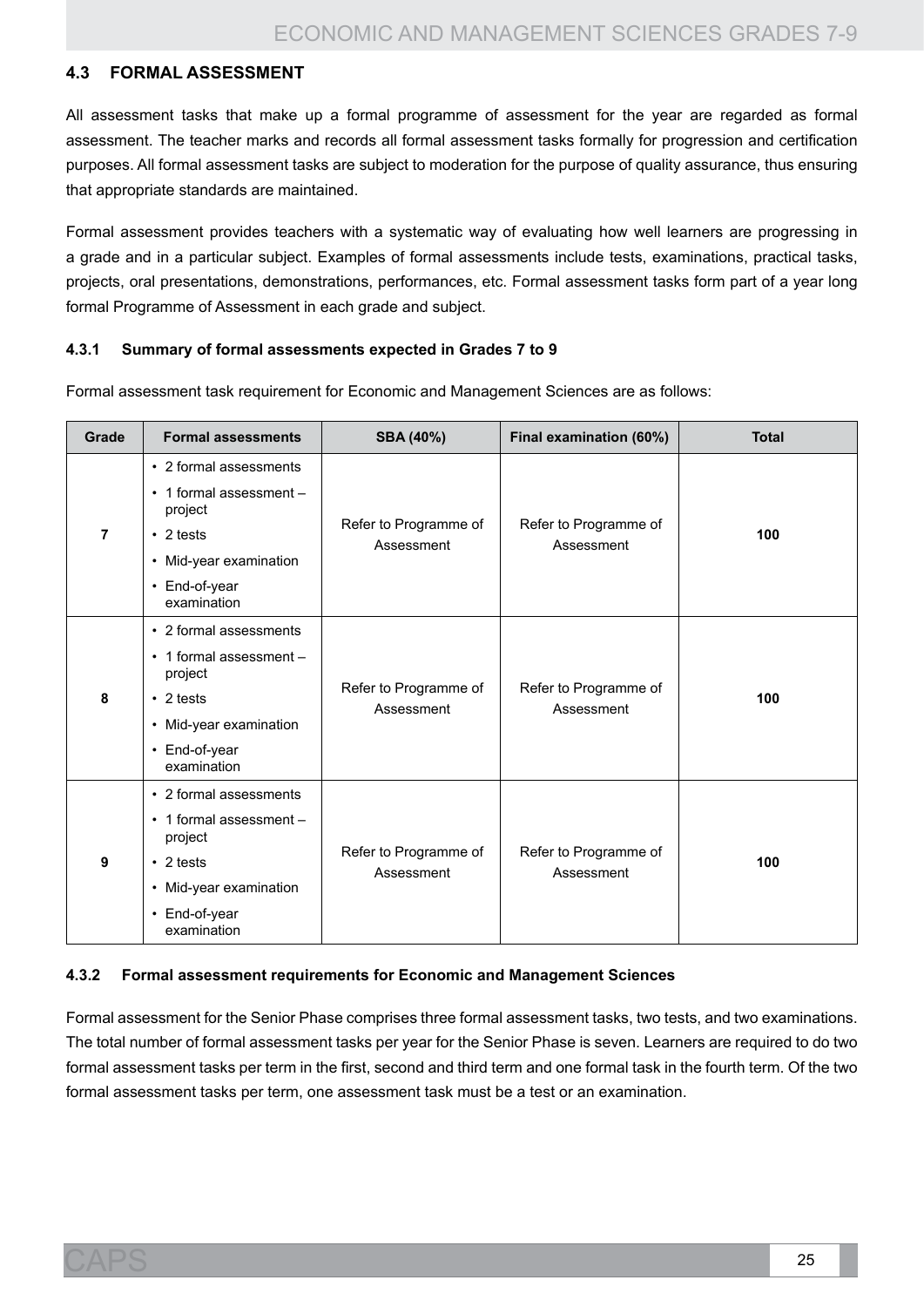#### (a) Tasks

Tasks should cover the content and concepts according to the Annual Teaching Plan. They should include a variety of activities and strategies that assess knowledge and skills. Some examples of formal assessment strategies are listed below. These assessment strategies may form the focus of specific tasks or they may be used together as part of a task.

In Economic and Management Sciences, the following forms of assessment are preferred, although they are not the only ones that you may use:

- projects;
- tests (both class tests and controlled tests);
- data responses;
- examinations:
- oral presentations;
- case studies;
- assignments; and
- posters.

When scheduling a task, the resource needs of a task must be considered. For example, you may want to schedule a task on the National Budget at the time when the Minister of Finance makes his presentation. Alternatively, you may want to link tasks to other significant or special days and events. You should allow time for research, if necessary – perhaps during holidays or long weekends – so that all learners can go to a library or interview people, or do whatever the task requires.

- (b) Tests and examinations
- Test should be written in terms 1 and 3, a mid-year examination in term 2, and an end-of-year examination in term 4.
- Tests should cover the work completed in that particular term. The mid-year examination should cover work completed in terms 1 and 2, and the end-of-year examination should be based on the whole year's work.
- In term 2, the mid-year examination must cover work done in terms 1 and 2. In term 4, the final examination should cover work done throughout the whole year.
- A test should be 60 minutes long.
- Tests and examinations may include a variety of assessment styles such as multiple-choice questions, oneline answers, true-and-false questions, filling in the missing word, written paragraphs, labelling diagrams and doing calculations.
- Tests and examinations must be completed under strictly controlled conditions.
- The end-of-year examination for Grades 7 and 8 is set, marked and moderated internally.
- The end-of-year examination for Grade 9 is set externally, and marked and moderated internally.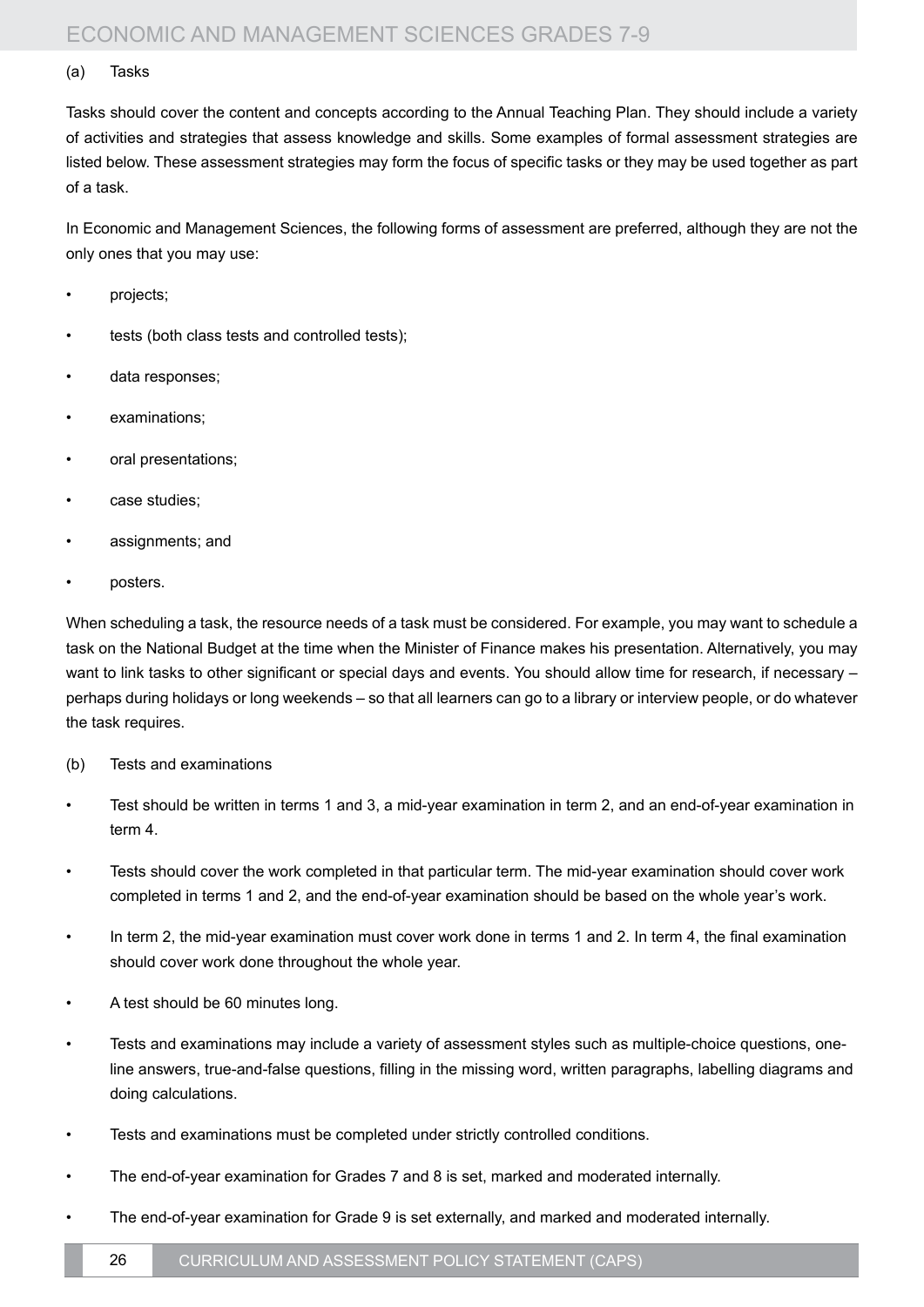Tests and examinations must cater for a range of cognitive levels. The following is the suggested weighting for the Senior Phase:

| <b>Cognitive levels</b> | <b>Activity</b>                            | Percentage of task |  |
|-------------------------|--------------------------------------------|--------------------|--|
| Lower order             | Assessing knowledge and<br>remembering     | 30%                |  |
| Middle order            | Assessing understanding and<br>application | 40%                |  |
| Higher order            | Analysing, evaluating and creating         | 30%                |  |

The end-of-year examinations must be structured according to the suggested format below. It is recommended that the control tests during the year be structured as far as possible according to the end-of-year examinations. This will not only help learners to gain confidence, but will also help them to develop and consolidate test or examination writing skills and techniques needed to successfully complete future tests or examination papers.

#### **Grade 7**

| Section A: 40 marks<br>$(20X2=40)$                  | Section B: 30 marks                                         | Section C: 50 marks                                         | Section D: 30 marks                                                                     |  |
|-----------------------------------------------------|-------------------------------------------------------------|-------------------------------------------------------------|-----------------------------------------------------------------------------------------|--|
| Covers all the topics                               | <b>Topic: The Economy</b>                                   | <b>Topic: Financial Literacy</b>                            | Topic: Entrepreneurship                                                                 |  |
| Types of questions to include<br>in this section:   | Include two to three<br>questions on the content            | Include two to three<br>questions on the content            | Include two to three<br>questions on the content<br>as per the Annual Teaching<br>Plan. |  |
| 1. Multiple Choice                                  | as per the Annual Teaching<br>Plan.                         | as per the Annual Teaching<br>Plan.                         |                                                                                         |  |
| 2. Fill in the missing word                         | Each question can have                                      | Each question can have                                      | Each question can have<br>sub questions relating to the<br>content being assessed.      |  |
| 3. True or False                                    | sub questions relating to the<br>content being assessed.    | sub questions relating to the<br>content being assessed.    |                                                                                         |  |
| 4. Matching column A to<br>column B                 | The allocation of marks do<br>not have to be distributed    | The allocation of marks<br>do not have to be evenly         | The allocation of marks<br>do not have to be evenly                                     |  |
| 5. Underline the correct word                       | evenly amongst the                                          | distributed amongst the                                     | distributed amongst the                                                                 |  |
| Use a combination of any<br>four types for example: | questions as long as the<br>total adds up to 30 marks.      | questions as long as the<br>total adds up to 50 marks.      | questions as long as the<br>total adds up to 30 marks.                                  |  |
| 1. Multiple Choice<br>(5)                           | Types of questions that can<br>be included in this section: | Types of questions that can<br>be included in this section: | Types of questions that can<br>be included in this section:                             |  |
| 2. True or False<br>(5)                             | 1. Short answer questions                                   | 1. Short answer questions                                   | 1. Short answer questions                                                               |  |
| 3. Underline the correct<br>word                    | 2. Paragraph type questions                                 | 2. Paragraph type questions                                 | 2. Paragraph type questions                                                             |  |
| (5)                                                 | 3. Diagrams                                                 | 3. Case studies                                             | 3. Case studies                                                                         |  |
| 4. Match column A to<br>column B<br>(5)             | 4. Cartoons                                                 | 4. Scenarios                                                | 4. Scenarios                                                                            |  |
| Award 2 marks for each                              | 5. Graphs                                                   |                                                             | 5. Diagrams                                                                             |  |
| correct answer:                                     | 6. Case studies                                             |                                                             | 6.Cartoons                                                                              |  |
| Total Marks 20 $\times$ 2 = 40                      |                                                             |                                                             |                                                                                         |  |

#### **Note**

Total marks for the end-of-year examination for Grade 7 is **150** marks.

Information provided in the texts for case studies and scenarios must be relevant, current, age-appropriate and learner-friendly.

Use a variation of the types of questions selected from each section.

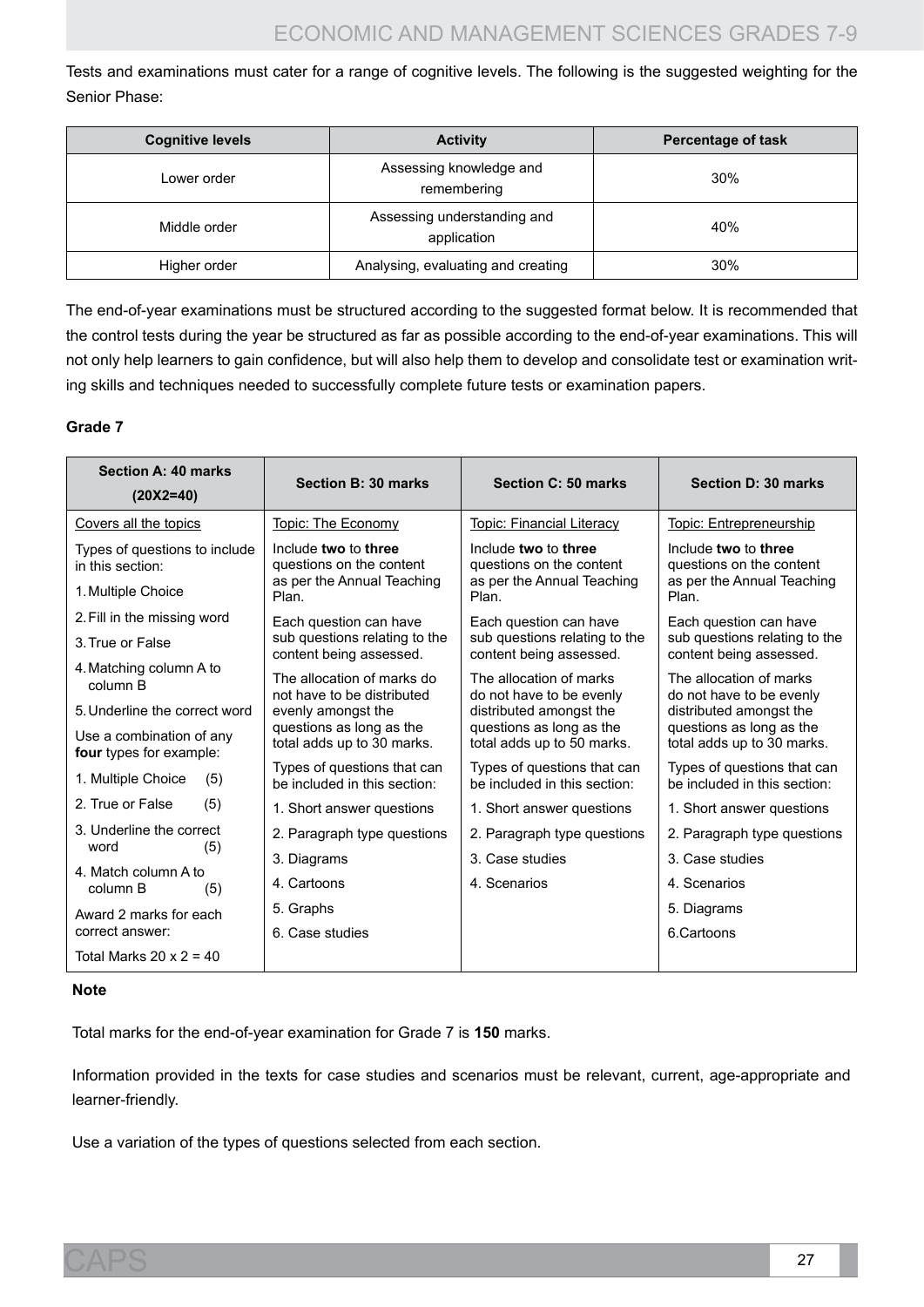### **Grade 8 and 9**

| Section A: 60 marks<br>$(30X2=60)$                  | <b>Section B: 40marks</b>                                   | Section C: 60 marks                                                      | Section D: 40 marks                                                                     |  |
|-----------------------------------------------------|-------------------------------------------------------------|--------------------------------------------------------------------------|-----------------------------------------------------------------------------------------|--|
| Covers all the topics                               | Topic: The Economy                                          | <b>Topic: Financial Literacy</b>                                         | Topic: Entrepreneurship                                                                 |  |
| Types of questions to include<br>in this section:   | Include two to three<br>questions on the content            | Include two to three<br>questions on the content                         | Include two to three<br>questions on the content<br>as per the Annual Teaching<br>Plan. |  |
| 1. Multiple Choice                                  | as per the Annual Teaching<br>Plan.                         | as per the Annual Teaching<br>Plan.                                      |                                                                                         |  |
| 2. Fill in the missing word                         | Each question can have                                      | Each question can have                                                   | Each question can have<br>sub questions relating to the<br>content being assessed.      |  |
| 3. True or False                                    | sub questions relating to the<br>content being assessed.    | sub questions relating to the<br>content being assessed.                 |                                                                                         |  |
| 4. Matching column A to<br>column B                 | The allocation of marks do<br>not have to be distributed    | The allocation of marks<br>do not have to be evenly                      | The allocation of marks<br>do not have to be evenly                                     |  |
| 5. Underline the correct word                       | evenly amongst the                                          | distributed amongst the                                                  | distributed amongst the                                                                 |  |
| Use a combination of any<br>four types for example: | questions as long as the<br>total adds up to 40 marks.      | questions as long as the<br>total adds up to 60 marks.                   | questions as long as the<br>total adds up to 40 marks.                                  |  |
| (10)<br>1. Multiple Choice                          | Types of questions that can<br>be included in this section: | Types of questions that can<br>be included in this section:              | Types of questions that can<br>be included in this section:                             |  |
| 2. True or False<br>(5)                             | 1. Short answer questions                                   | 1. Short answer questions                                                | 1. Short answer questions                                                               |  |
| 4. Match column A to<br>(10)<br>column B            | 2. Paragraph type questions                                 | 2. Paragraph type questions                                              | 2. Paragraph type questions                                                             |  |
| 5. Fill in the missing word (5)                     | 3. Diagrams                                                 | 3. Case studies pertaining                                               | 3. Case studies                                                                         |  |
|                                                     | 4. Cartoons                                                 | to the practical recording<br>of cash/credit transactions                | 4. Scenarios                                                                            |  |
| Award 2 marks for each<br>correct answer:           | 5. Graphs                                                   | in subsidiary journals,                                                  | 5. Diagrams                                                                             |  |
| Total Marks $30 \times 2 = 60$                      | 6. Case studies                                             | posting to the General<br>Ledger and preparing a<br><b>Trial Balance</b> | 6. Cartoons                                                                             |  |

#### **Note**

Total marks for the end-of-year examination for Grade 8 and 9 is **200** marks.

Information provided in the texts for case studies and scenarios must be relevant, current, age-appropriate and learner-friendly.

Use a variation of the types of questions selected from each section.

### **4.4 Programme of Assessment**

The Programme of Assessment is designed to spread formal assessment tasks in all subjects in a school throughout a term. For promotion purposes, the year mark (School-Based Assessment – SBA) is added to the end-of-year examination mark.

The total mark for each grade in the Senior Phase is weighted as follows:

- year mark (SBA mark) 40% terms 1 to 3; and
- fourth term examination mark 60%.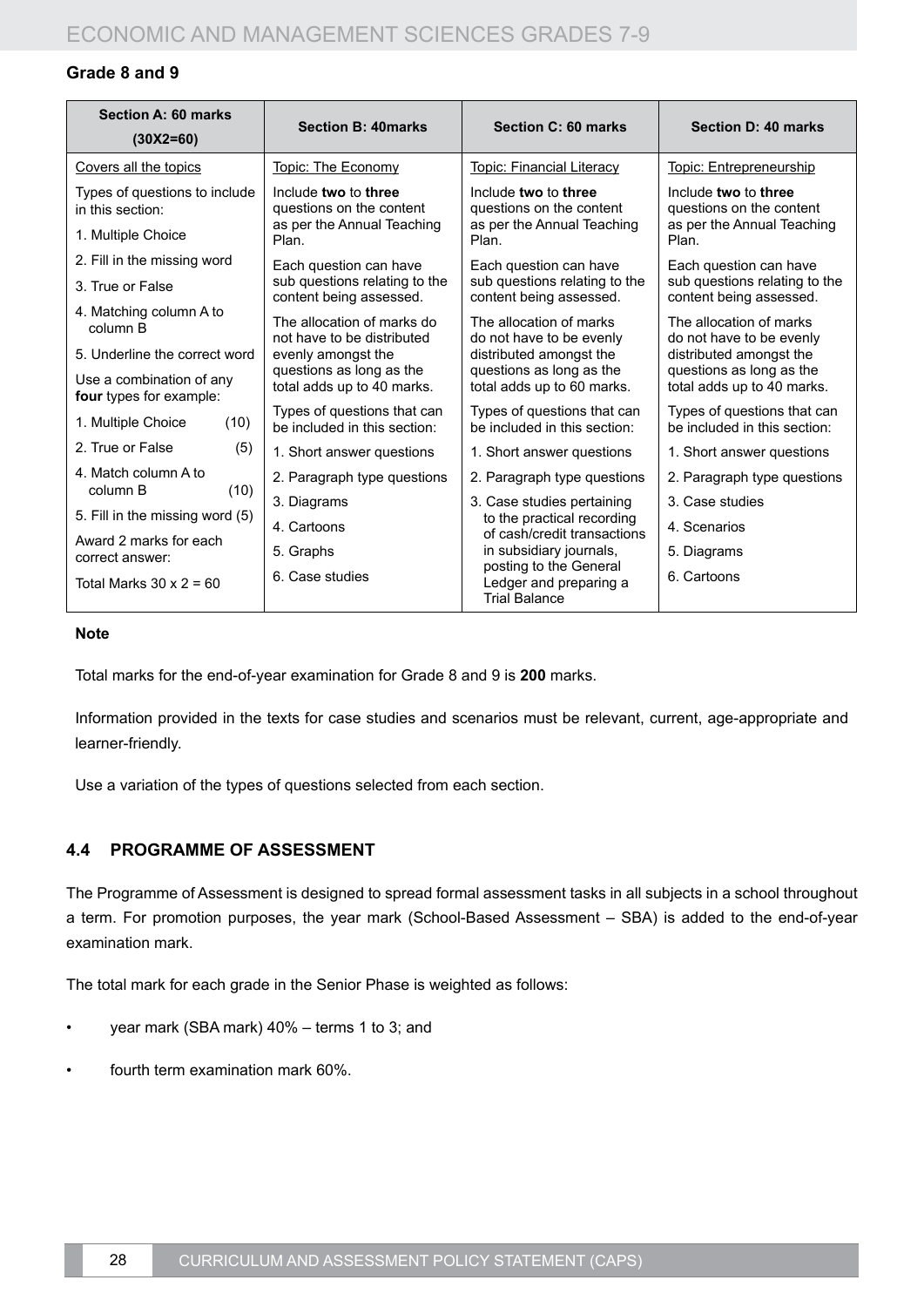## **Economic and Management Sciences, Grade 7**

### **Programme of Assessment**

|                              | <b>TERM1</b>    |                 |                 | <b>TERM 2</b>           |                      | <b>TERM 3</b>   | <b>TERM 4</b>        |
|------------------------------|-----------------|-----------------|-----------------|-------------------------|----------------------|-----------------|----------------------|
| Form of<br>assessment        | Assignment      | Controlled test | study<br>Case   | examination<br>Mid-year | Project              | Controlled test | examination<br>Final |
| Tool(s) of<br>assessment     | Rubric/<br>memo | Memo            | Rubric/<br>memo | Memo                    | Rubric/<br>checklist | Memo            | Memo                 |
| <b>TOTAL</b><br><b>MARKS</b> | 30 marks        | 50 marks        | 30 marks        | 75 marks                | 50<br>marks          | 100 marks       | 150<br>marks         |
| Date of<br>completion        | Week 5          | Week 10         | Week 6          | Week 9                  | Week 6               | Week 10         | Week 10              |
| Time<br>allocation           |                 | 60 minutes      |                 | 60 minutes              |                      | 90 minutes      | 120 minutes          |

## **Economic and Management Sciences, Grade 8**

### **Programme of Assessment**

|                              | <b>TERM1</b>    |                 | <b>TERM 2</b>        |                         | <b>TERM 3</b>   |                 | <b>TERM 4</b>        |
|------------------------------|-----------------|-----------------|----------------------|-------------------------|-----------------|-----------------|----------------------|
| Form of<br>assessment        | Data response   | Controlled test | Project              | examination<br>Mid-year | study<br>Case   | Controlled test | examination<br>Final |
| Tool(s) of<br>assessment     | Rubric/<br>memo | Memo            | Rubric/<br>checklist | Memo                    | Rubric/<br>memo | Memo            | Memo                 |
| <b>TOTAL</b><br><b>MARKS</b> | 30 marks        | 50 marks        | 50 marks             | 75 marks                | 30 marks        | 100 marks       | 150<br>marks         |
| Date of<br>completion        | Week 5          | Week 10         | Week 6               | Week 9                  | Week 7          | Week 10         | Week 10              |
| Time<br>allocation           |                 | 60 minutes      |                      | 60 minutes              |                 | 60 minutes      | 120 minutes          |

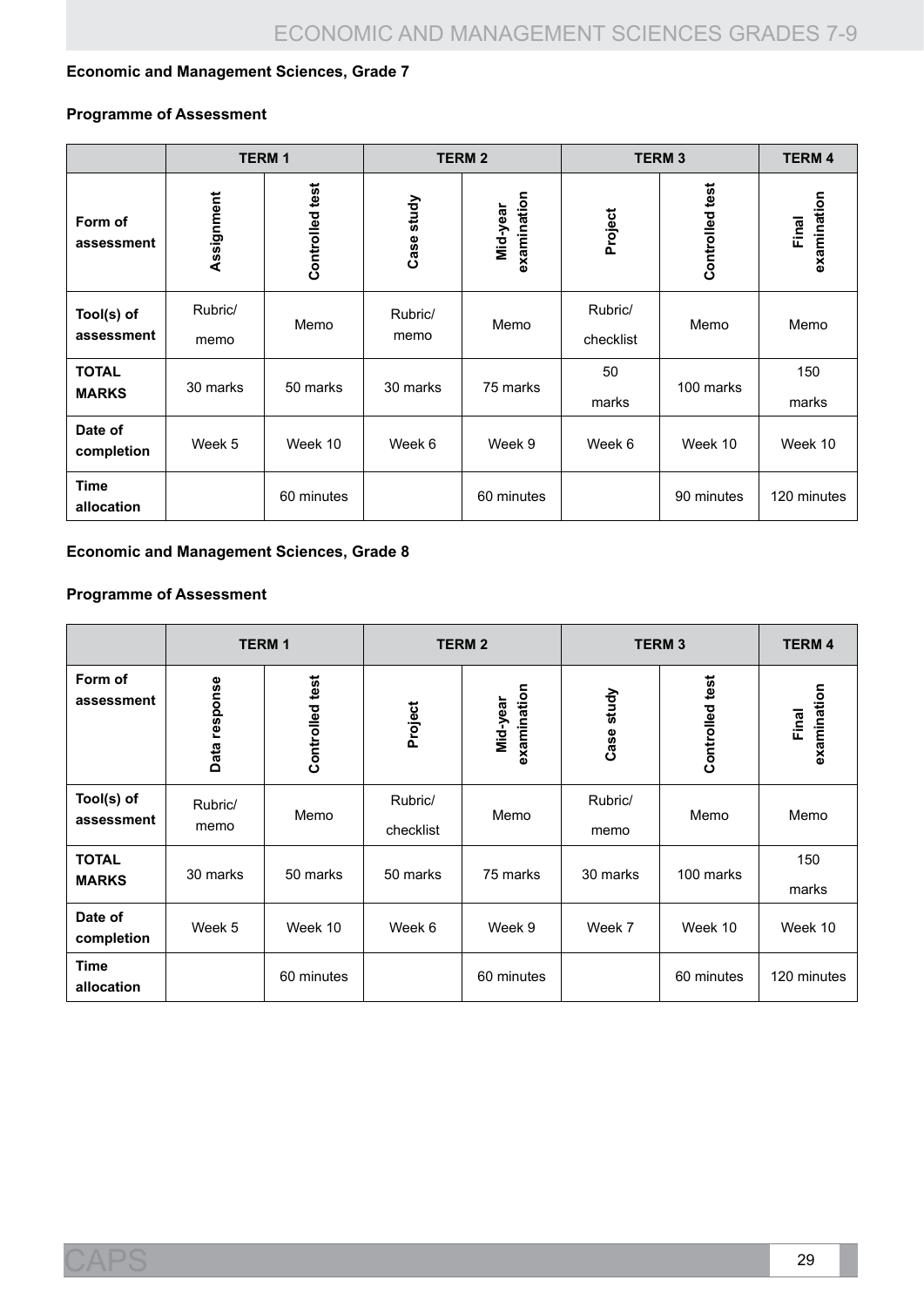### **Economic and Management Sciences, Grade 9 –**

#### **Programme of Assessment**

|                              | <b>TERM1</b>    |                    |                                | <b>TERM 2</b>           | <b>TERM3</b>    |                    | <b>TERM4</b>         |
|------------------------------|-----------------|--------------------|--------------------------------|-------------------------|-----------------|--------------------|----------------------|
| Form of<br>assessment        | Assignment      | Controlled<br>test | Class test<br>response<br>Data | examination<br>Mid-year | Project         | Controlled<br>test | examination<br>Final |
| Tool(s) of<br>assessment     | Rubric/<br>memo | Memo               | Memo                           | Memo                    | Rubric/<br>memo | Memo               | Memo                 |
| <b>TOTAL</b><br><b>MARKS</b> | 50 marks        | 100 marks          | 50 marks                       | 100 marks               | 50 marks        | 100 marks          | 200<br>marks         |
| Date of<br>completion        | Week 5          | Week 10            | Week 7                         | Week 9                  | Week 5          | Week 10            | Week 10              |
| <b>Time</b><br>allocation    |                 | 60 minutes         |                                | 60 minutes              |                 | 60 minutes         | 120 minutes          |

The forms of assessment indicated in the Programme of Assessment above may be substituted for any other form of assessment, with the exception of controlled tests and the final examination.

### **4.5 Recording and reporting**

Recording is a process by which the teacher documents the level of a learner's performance in a specific assessment task. It indicates learner progress towards the achievement of the knowledge as prescribed in the *National Curriculum and Assessment Policy Statement*. Records of learner performance should provide evidence of the learner's conceptual progression within a grade and her or his readiness to progress or be promoted to the next grade. Records of learner performance should also be used to verify the progress made by teachers and learners in the teaching and learning process.

Reporting is a process of communicating learner performance to learners, parents, schools, and other stakeholders. Learner performance can be reported in a number of ways. These include report cards, parents' meetings, school visitation days, parent-teacher conferences, phone calls, letters, class or school newsletters, etc. Marks in all subjects must be recorded in percentages. Seven levels of competence have been described for each subject listed for Grades R – 12. The various achievement levels and their corresponding percentage bands are shown in the table on the next page .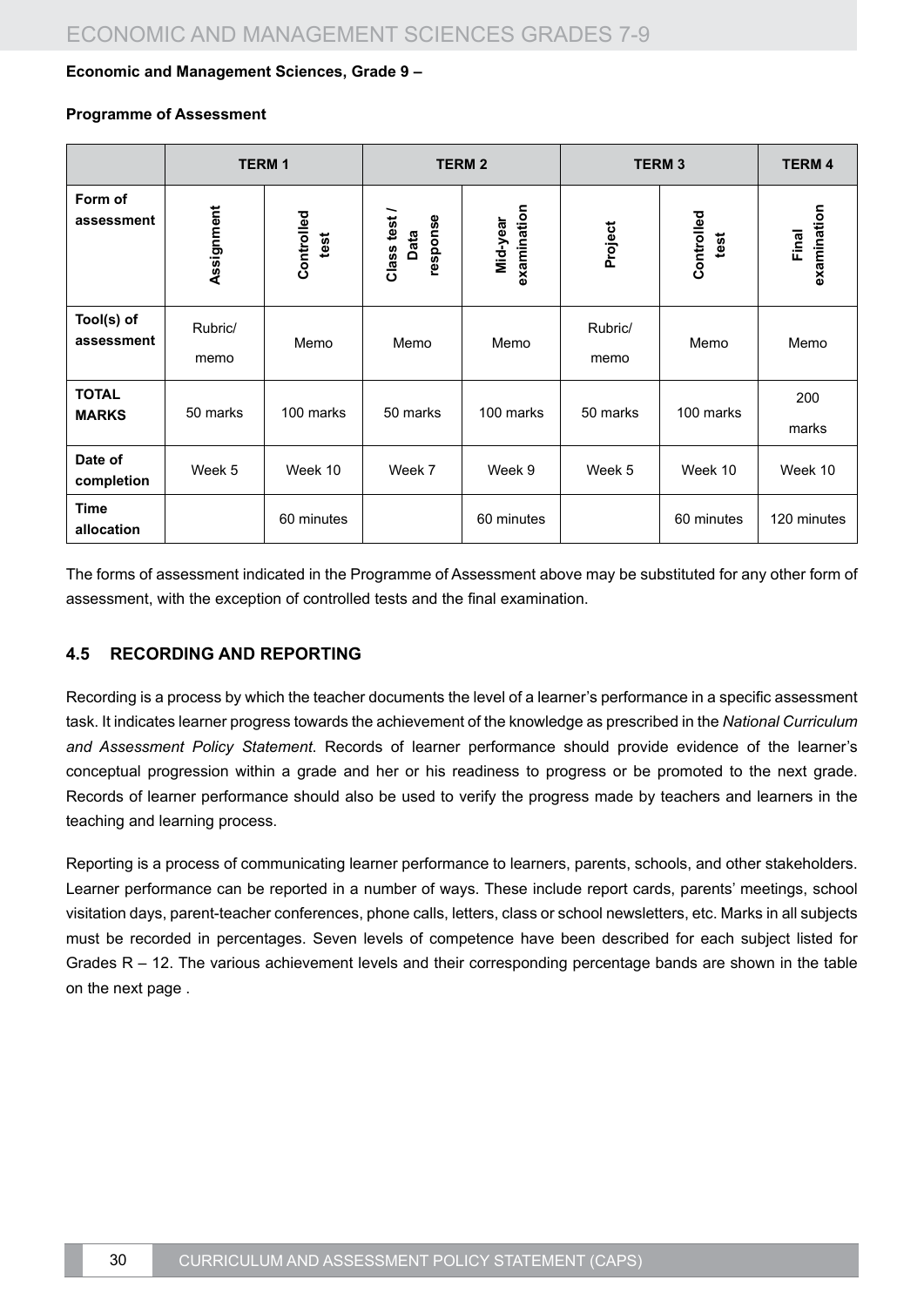#### **CODES AND PERCENTAGES FOR RECORDING AND REPORTING**

| <b>Rating code</b> | <b>Description of competence</b> | Percentage |
|--------------------|----------------------------------|------------|
|                    | Outstanding achievement          | $80 - 100$ |
| 6                  | Meritorious achievement          | $70 - 79$  |
| 5                  | Substantial achievement          | $60 - 69$  |
| 4                  | Adequate achievement             | $50 - 59$  |
| 3                  | Moderate achievement             | $40 - 49$  |
| っ                  | Elementary achievement           | $30 - 39$  |
|                    | Not achieved                     | $0 - 29$   |

**Note:** The seven-point scale should have clear descriptors that give detailed information for each level. Teachers will record actual marks against the task by using a record sheet and report percentages against the subject on the learners' report cards.

### **4.6 Moderation of assessment**

Moderation refers to the process that ensures that the assessment tasks are fair, valid and reliable. Moderation should be implemented at school, district, provincial and national levels. Comprehensive and appropriate moderation practices must be in place for the quality assurance of all subject assessments.

#### **4.6.1 Formal assessment**

- Grades 7 and 8 tasks are moderated internally. The subject advisor must moderate a sample of these tasks during school visits to verify the standard of internal moderation.
- Provincial subject advisors must moderate Grade 9 tasks and the provincial department of education will monitor the process.

### **4.7 General**

This document should be read in conjunction with:

- **4.7.1** *National policy pertaining to the programme and promotion requirements of the National Curriculum Statement Grades R – 12*; and
- **4.7.2** The policy document, *National Protocol for Assessment Grades R 12.*